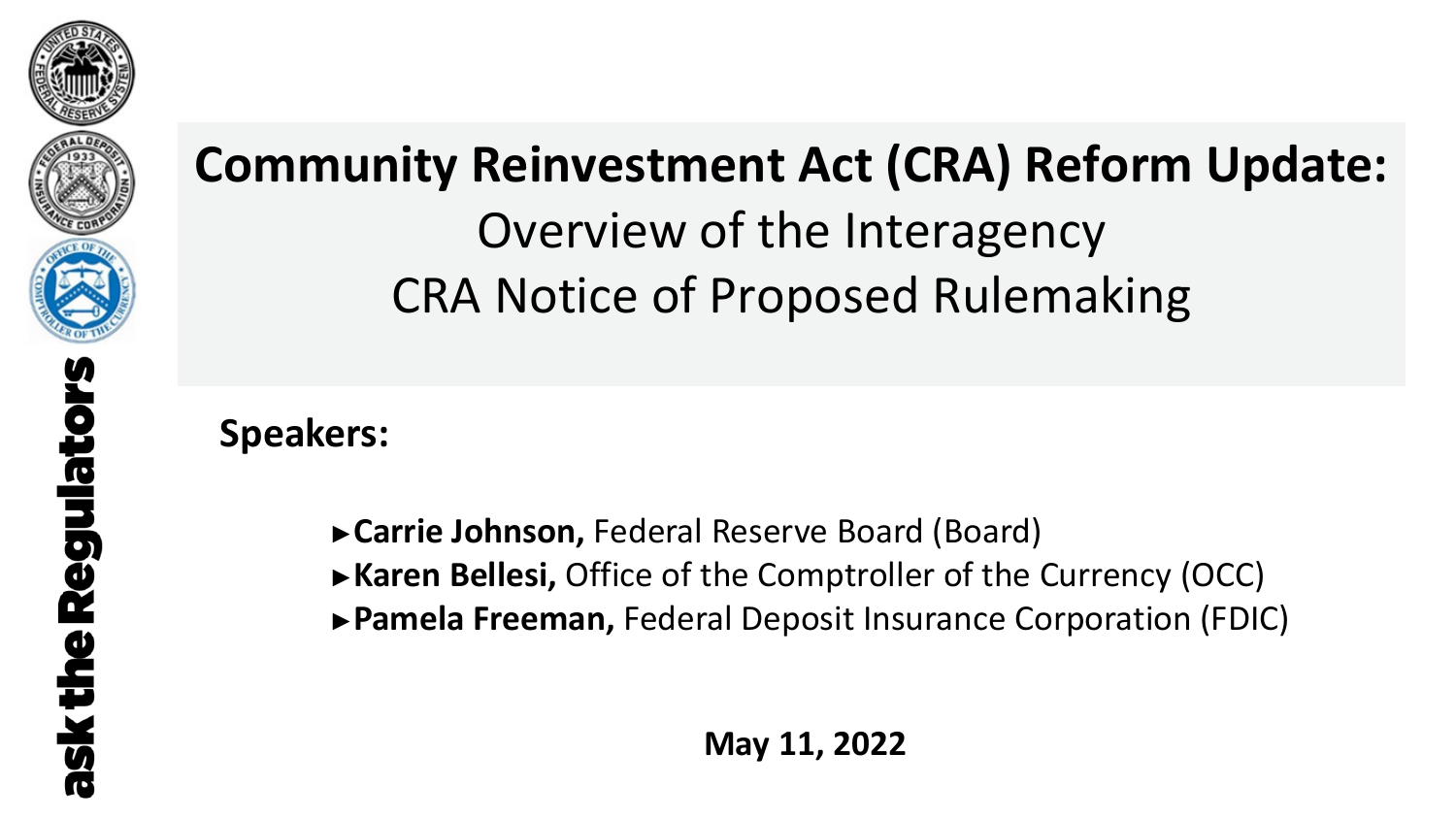## **Welcome everyone**

- **Today's session**
- **Questions:**

ask the Regulators

- As this session relates to a proposal out for public comment, we encourage you to follow the process outlined in the Federal Register notice to submit your comments on the proposed revisions.
- **This call is being recorded and will be available immediately following the session.**
	- Archived recording can be accessed using the same link as today's webinar.
- **A survey will be delivered via email following the call. Let us know your thoughts or ideas for future sessions.**

**2**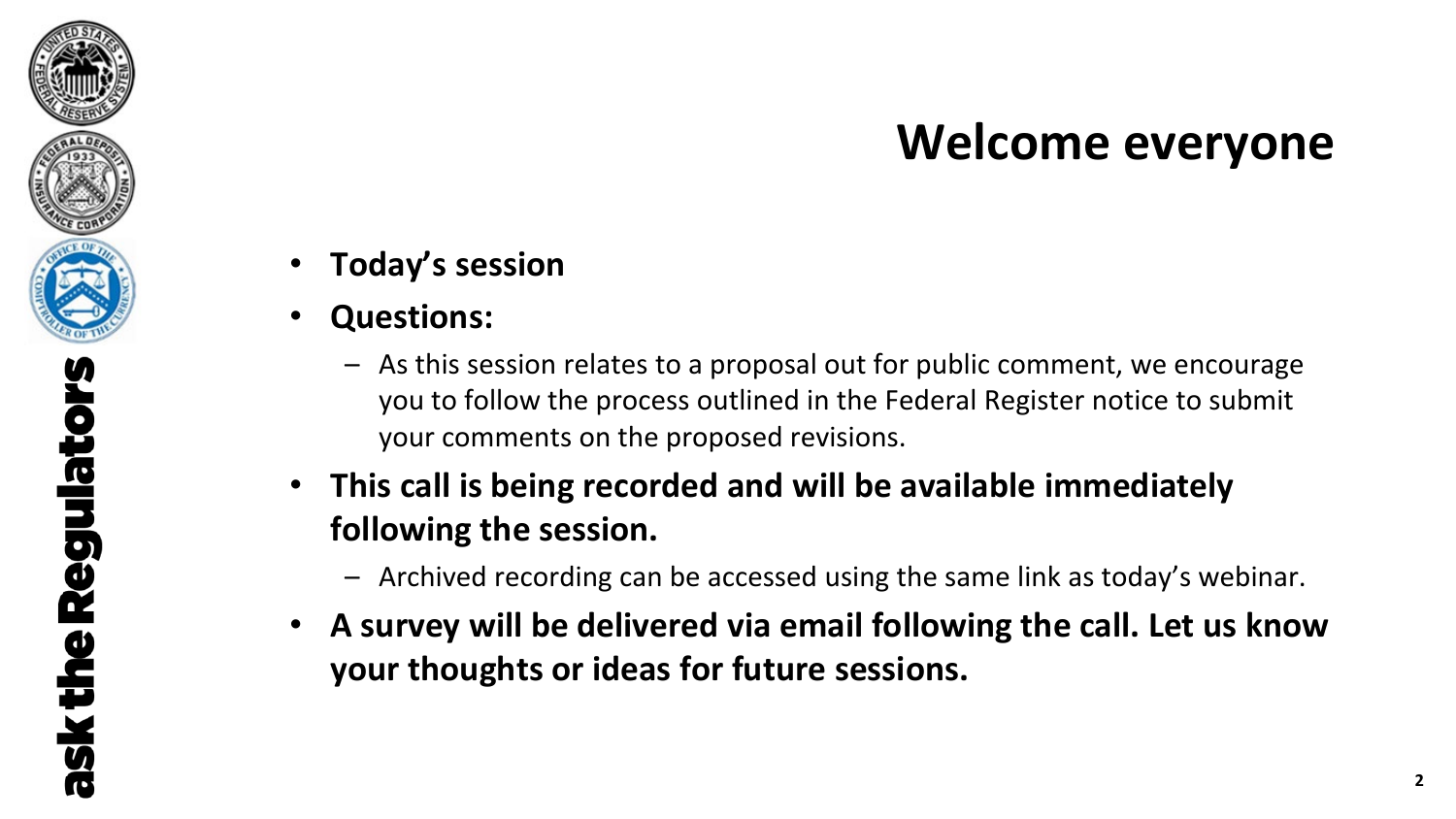

# **Agenda** • **Timeline**

- 
- **Objectives**

### • **Notice of Proposed Rulemaking Overview**

- Assessment Areas
- Community Development Definitions
- Overall Evaluation Framework
- Evaluation Framework
- Retail Lending Test
- Retail Services and Products Test
- Community Development Financing Test
- Community Development Services Test
- Impact Review
- Ratings
- Data Collection and Reporting
- **Comment Submissions**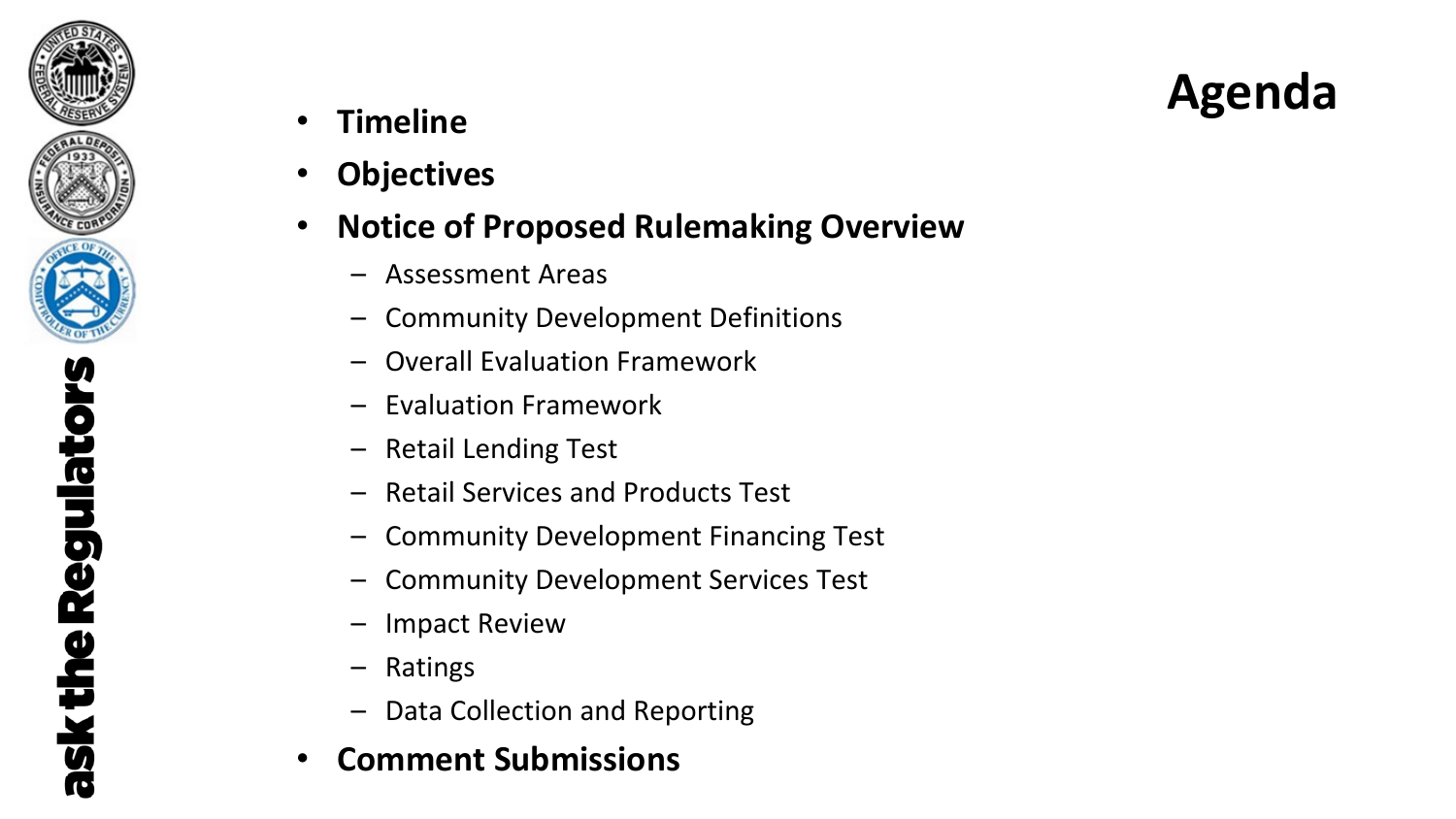

- On May 5, 2022, the Board, OCC, and FDIC jointly released a Notice of Proposed Rulemaking to revise the CRA regulations
	- The last major interagency revisions to the CRA regulations were in 1995
	- The Notice of Proposed Rulemaking (NPR) requests comments on all aspects of the proposed regulatory text as well as on alternative approaches discussed in the preamble
- The comment period ends on August 5, 2022

ask the Regulators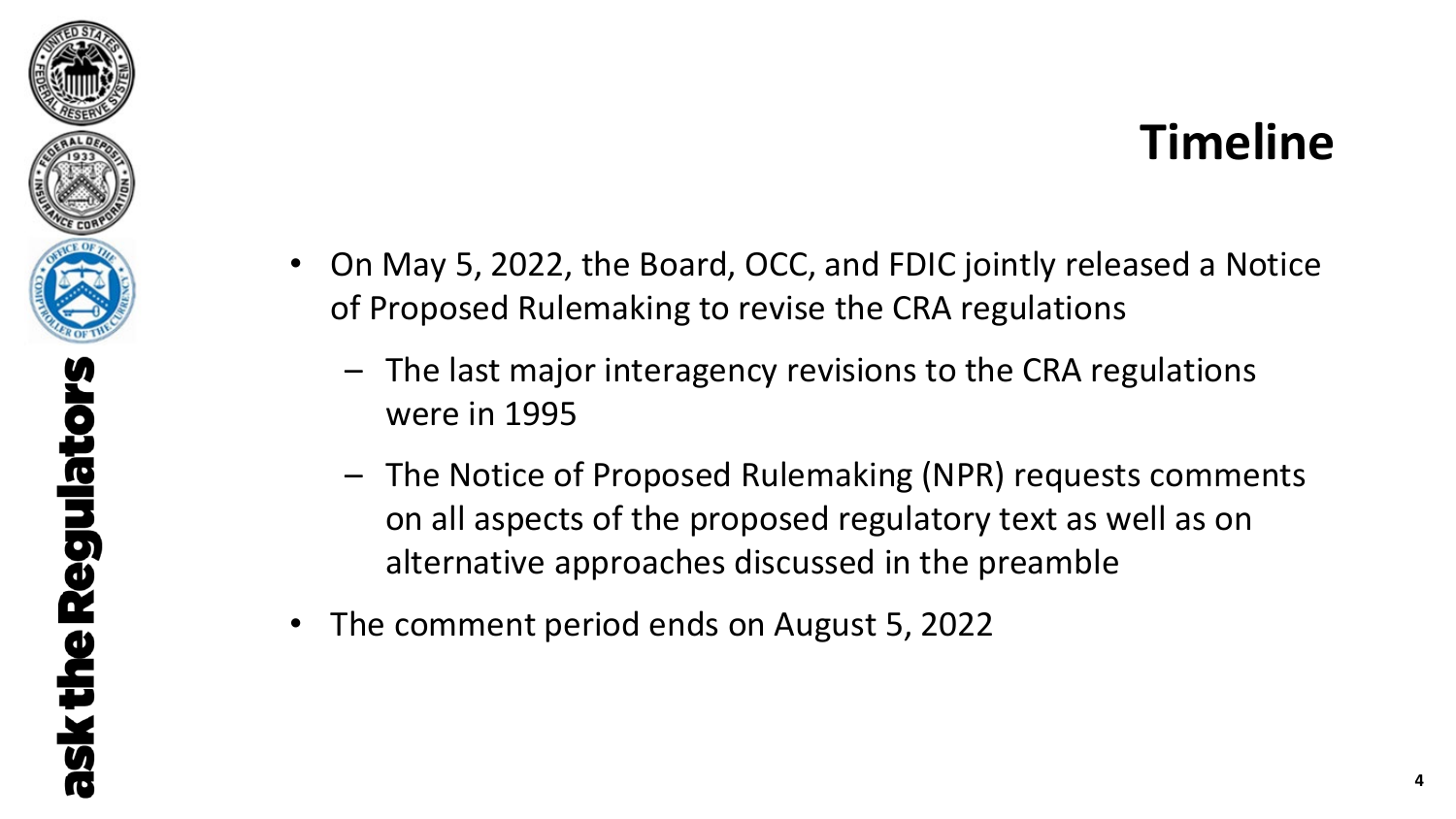

**Regulators** ask the

The proposal builds on previous agency proposals, feedback from stakeholders, and research. The NPR discusses the following objectives in updating the CRA regulations:

- Strengthen the achievement of the core purpose of the statute
- Adapt to changes in the banking industry, including mobile and online banking
- Provide greater clarity and consistency in the application of the regulations
- Tailor performance standards to account for differences in bank size, business model, and local conditions
- Tailor data collection and reporting requirements and use existing data whenever possible
- Promote transparency and public engagement
- Confirm that CRA and fair lending responsibilities are mutually reinforcing
- Create a consistent regulatory approach among all three banking agencies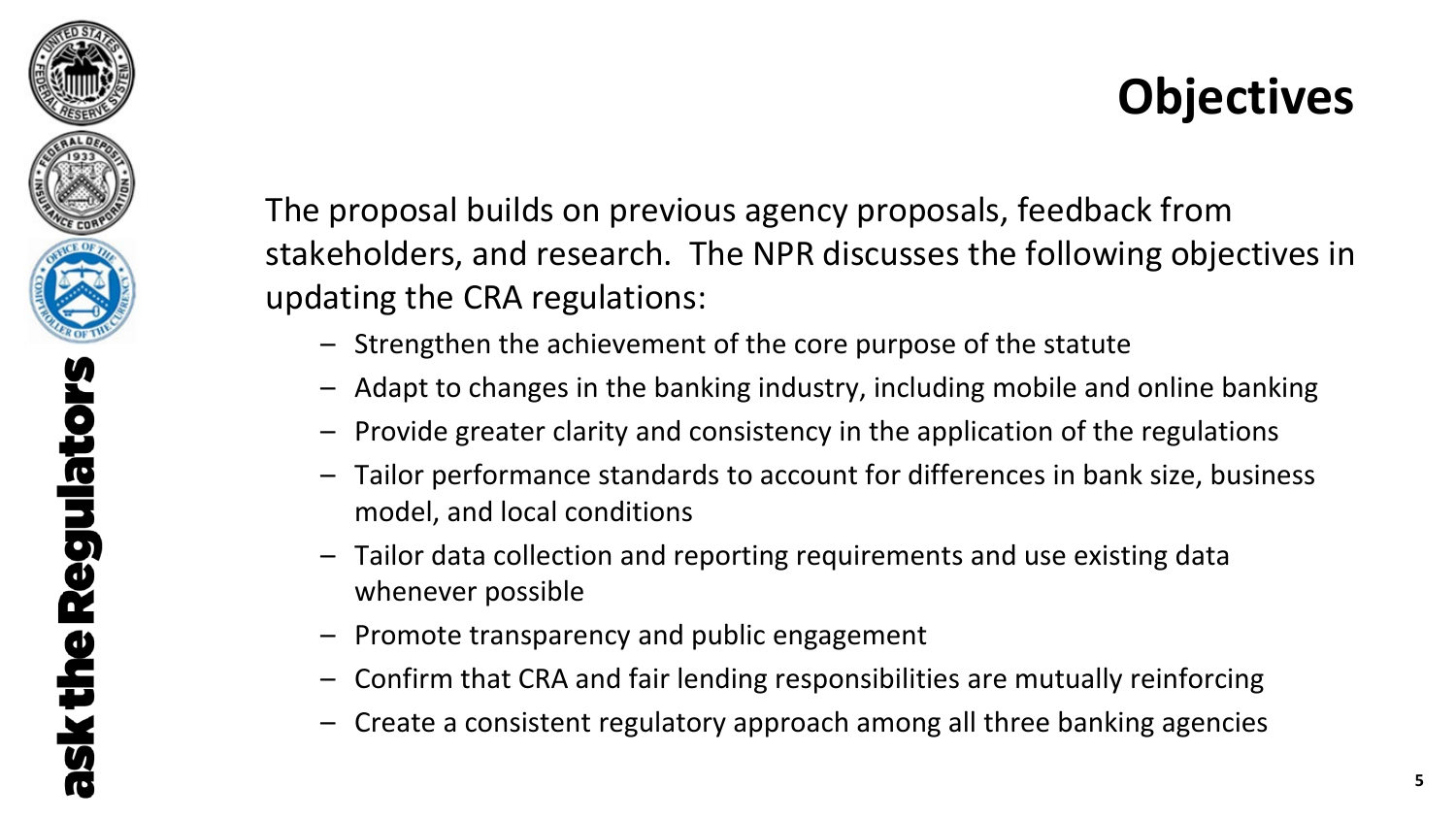

### **Assessment Areas**

**Overview:** Proposal would update the assessment area approach to reflect changes in banking and more comprehensively evaluate the communities where a bank operates. The proposal would also maintain a focus on evaluating bank performance in areas where banks have branches.

**Facility-Based Assessment Areas** would be established around a bank's main office, branches, and deposit-taking remote service facilities (e.g., ATMs):

- Large banks, wholesale banks, and limited purpose banks would be required to designate facility-based assessment areas consisting of one or more metropolitan statistical area (MSAs) or metropolitan divisions or one or more contiguous counties
- Intermediate and small banks would have continued flexibility to use partial county designations, consistent with current practice and reflecting their smaller service areas
- Facility-based assessment areas may not reflect illegal discrimination or arbitrarily exclude low- or moderate-income census tracts **<sup>6</sup>**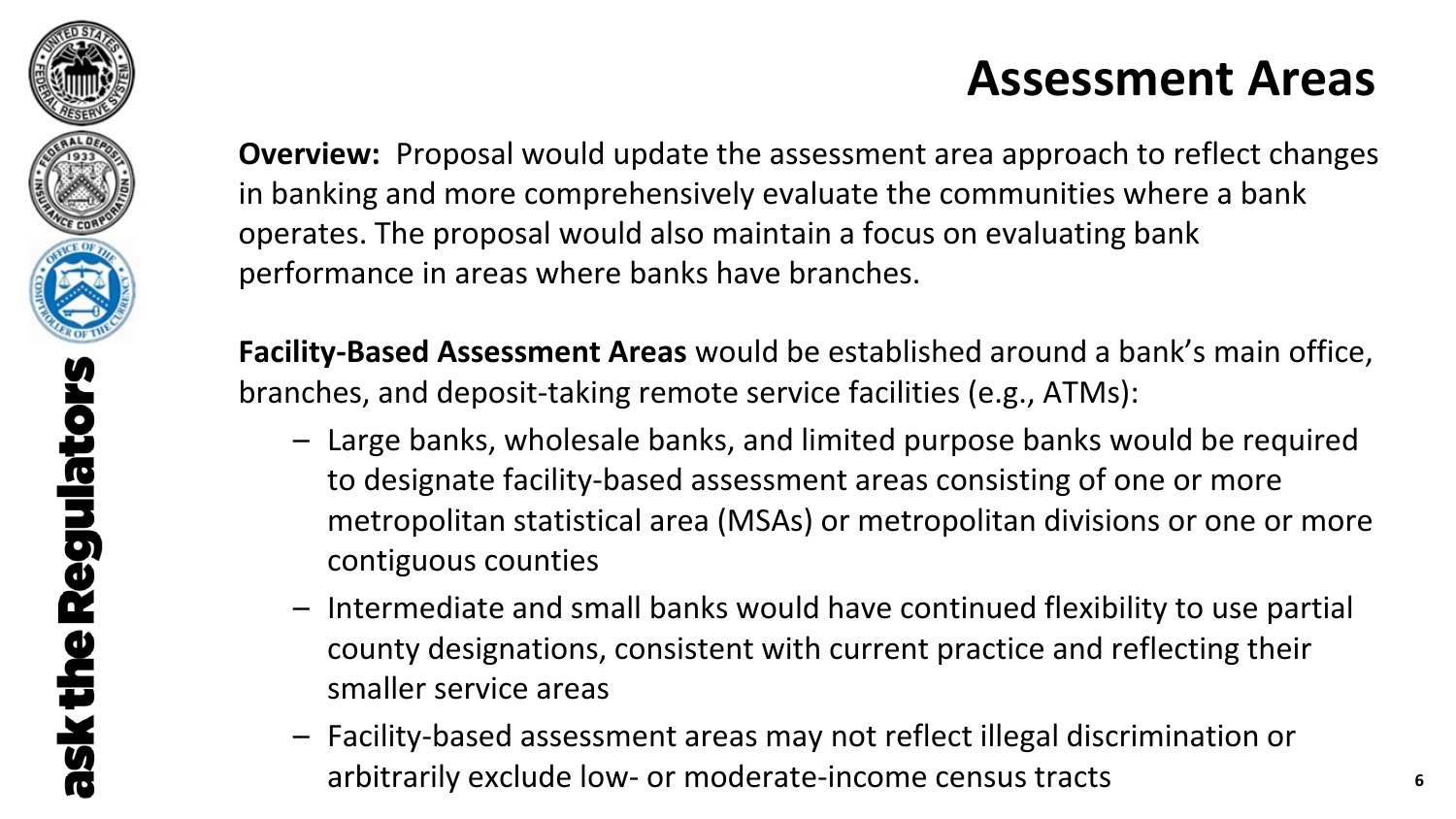

## **Assessment Areas (continued)**

**Activities Outside Facility-Based Assessment Areas** would be evaluated as follows:

- **Retail Lending Assessment Areas**
	- Require large banks to delineate retail lending assessment areas based on concentrations of home mortgage or small business lending outside of facilitybased assessment areas
- **Outside Retail Lending Areas**
	- Evaluate retail lending in a bank's "outside retail lending area" at the institution level using a tailored benchmark for large banks and certain intermediate banks
- **Areas for Eligible Community Development Activity**
	- Under the proposal, community development loans, investments and services conducted anywhere *nationwide* outside of facility-based assessment areas would be considered at the state, multistate MSA, and institution levels, as applicable, for banks evaluated under the new performance tests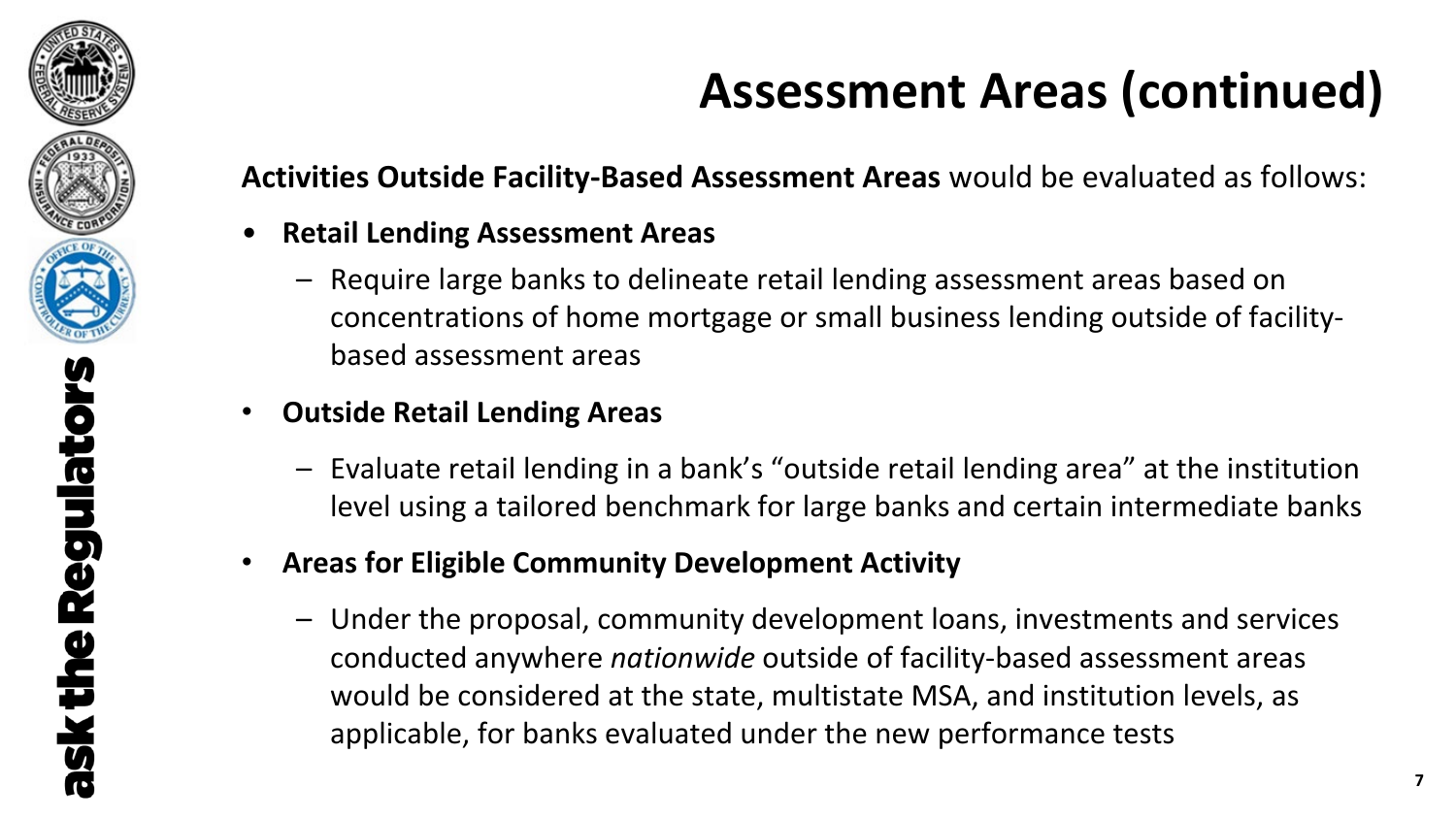

## **Community Development Definitions**

**Overview:** Provide more certainty on eligible activities and emphasize activities that are responsive to community needs, especially the needs of low- and moderate-income (LMI) individuals, LMI communities, small businesses, and small farms.

Under the proposal, the agencies would:

- Define a primary purpose standard for community development activities to ensure activities benefit LMI individuals and communities, as well as distressed and underserved non-metropolitan census tracts
- Include standards for qualifying activities building on current guidance
- Maintain a publicly available illustrative list of qualified community development activities and develop a process for a bank to request confirmation of an activity's eligibility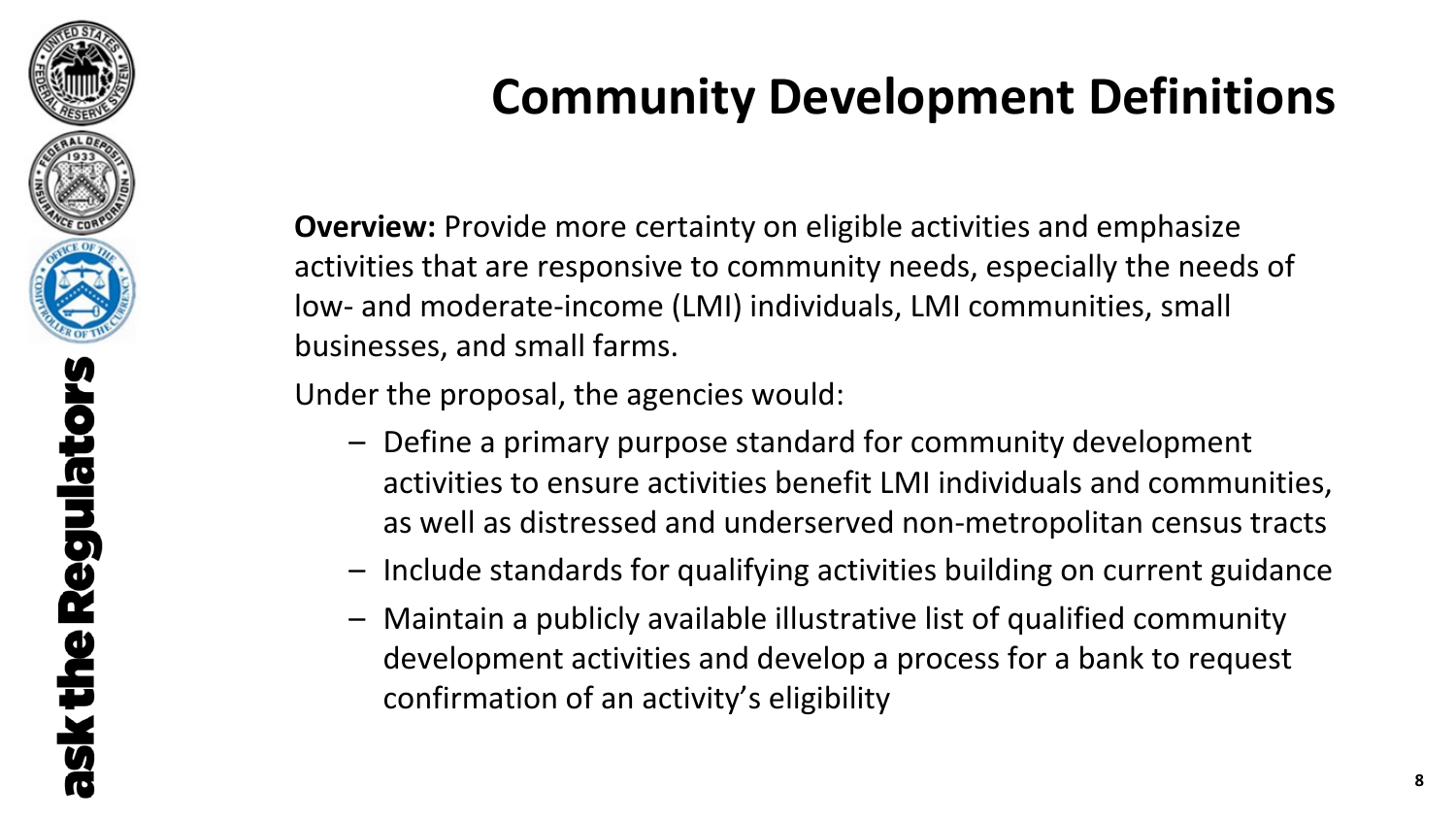

# **Community Development Definitions (continued)**

The proposal would include eleven community development categories that build on the existing community development definition are intended to provide greater clarity on activities that qualify:

- Affordable housing
- Economic development
- Community supportive services
- Revitalization activities undertaken with a government plan, program, or initiative
- Essential community facilities
- Essential community infrastructure
- Recovery activities in designated disaster areas
- Disaster preparedness and climate resiliency
- Activities with minority depository institutions (MDIs), women's depository institutions (WDIs), low-income credit unions (LICUs), and Treasury Departmentcertified community development financial institutions (CDFIs)
- Financial literacy
- Activities in Native Land Areas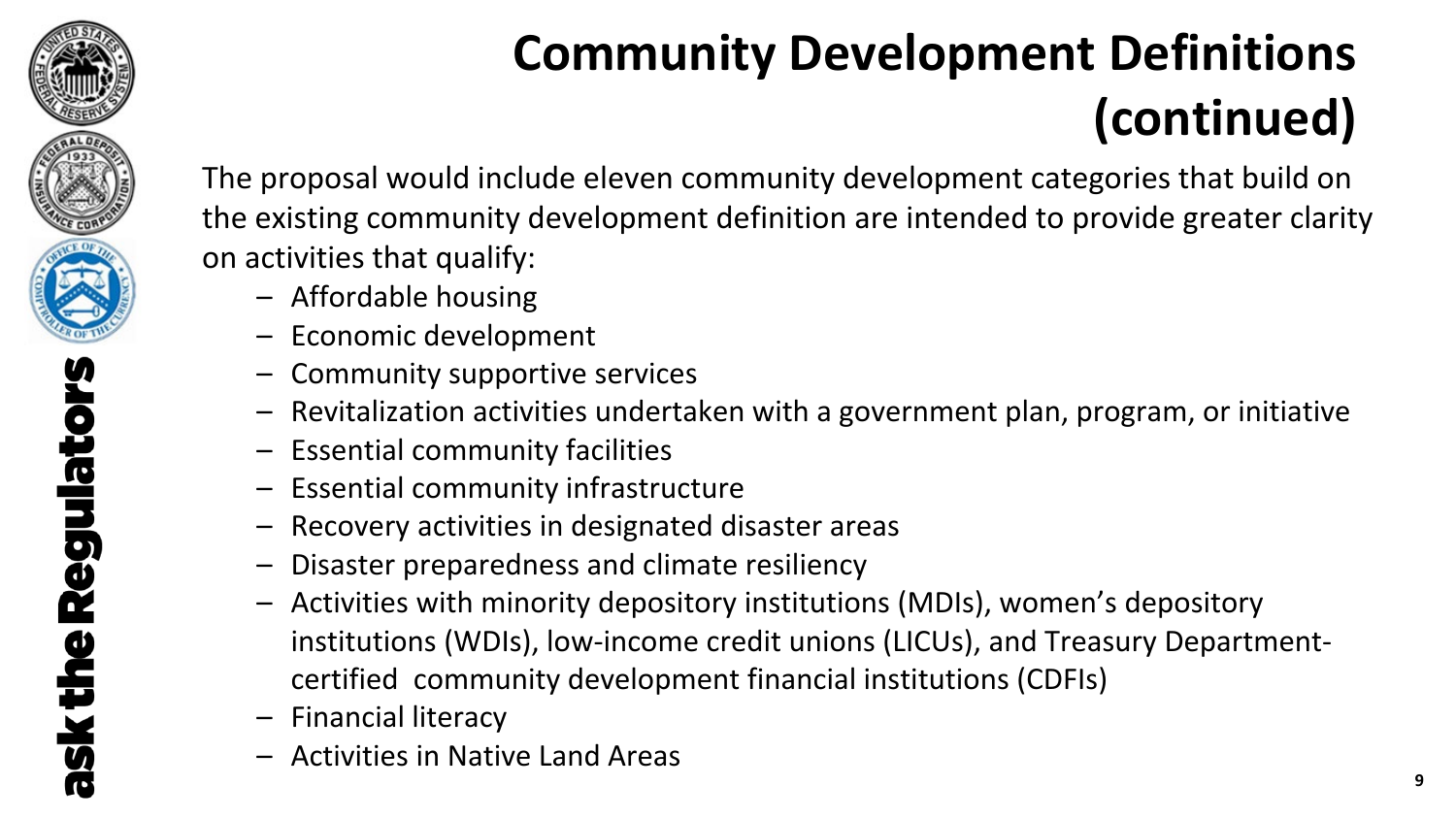

## **Overall Evaluation Framework**

| Large Banks                                                                                                  | <b>Retail Lending</b><br><b>Test</b>                                                                | <b>Retail Services and</b><br><b>Products Test</b> | <b>CD Financing</b><br><b>Test</b>                                                                 | <b>CD Services</b><br><b>Test</b> |
|--------------------------------------------------------------------------------------------------------------|-----------------------------------------------------------------------------------------------------|----------------------------------------------------|----------------------------------------------------------------------------------------------------|-----------------------------------|
| Intermediate Banks<br><b>Retail Lending Test</b><br>and<br>existing CD test or opt into CD<br>Financing Test | <b>Retail Lending</b><br><b>Test</b>                                                                |                                                    | <b>CD</b><br>existing<br><b>Financing</b><br>CD<br>test<br><b>Test</b><br>(default) or<br>(opt-in) |                                   |
| <b>Small Banks</b><br>existing lending test or opt into<br>Retail Lending Test                               | <b>Retail</b><br>existing<br><b>Lending</b><br>lending test<br><b>Test</b><br>(default) or (opt-in) |                                                    |                                                                                                    |                                   |
| Wholesale and Limited<br>Purpose Banks                                                                       |                                                                                                     |                                                    | <b>CD Financing</b><br><b>Test</b>                                                                 |                                   |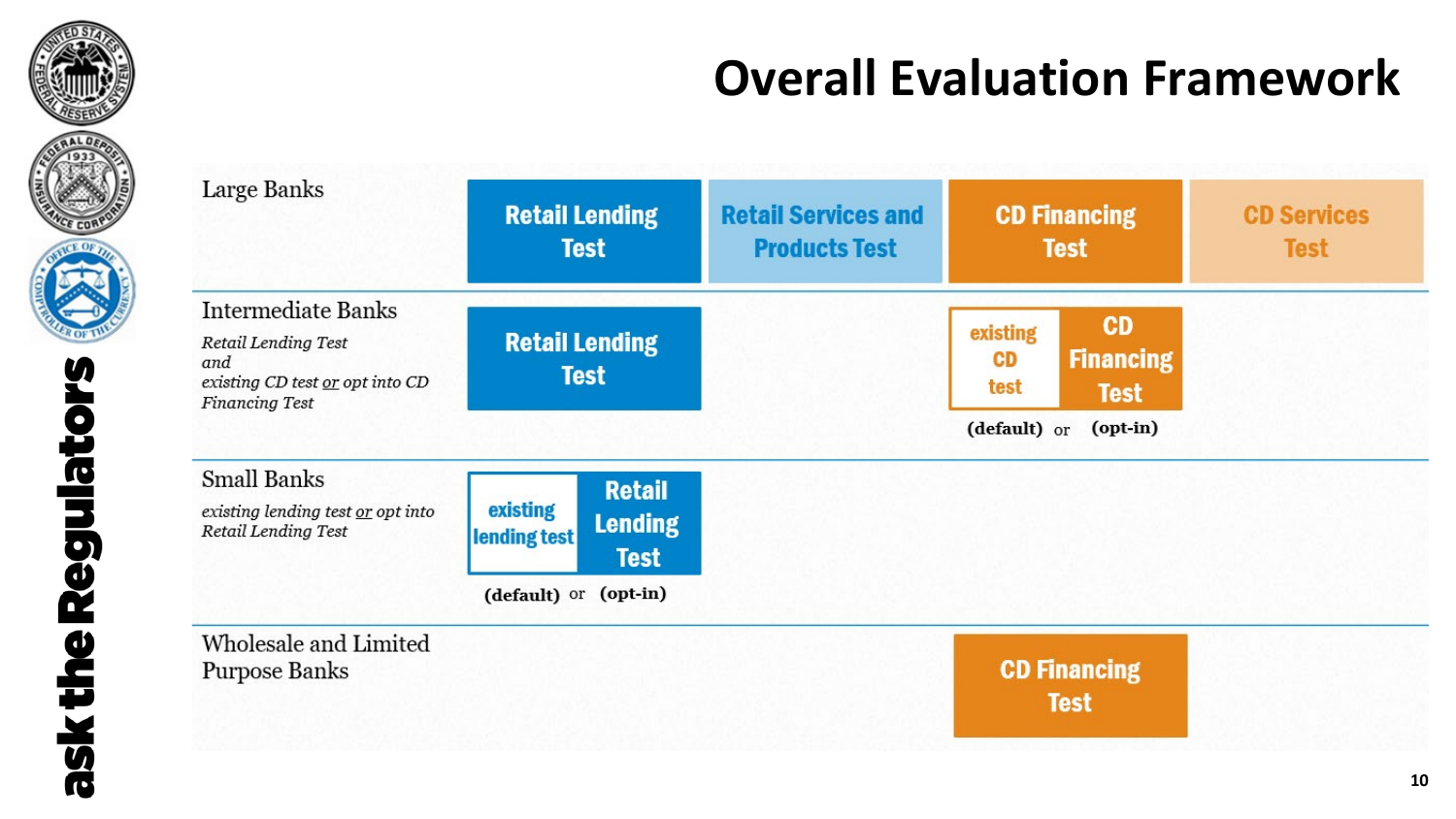

### **Evaluation Framework: Large Banks**

#### **Overview**

- Assets ≥ \$2 billion
- Apply four tests for large banks:
	- Retail Lending Test
	- Retail Services and Products Test
	- Community Development (CD) Financing Test
	- Community Development Services Test

### **Other Details**

• Parts of Retail Services and Products Test would only apply to large banks with assets over \$10 billion

| <b>Retail Lending</b><br><b>Test</b> | <b>Retail Services</b><br>and Products<br><b>Test</b> |
|--------------------------------------|-------------------------------------------------------|
| <b>CD Financing</b>                  | <b>CD Services</b>                                    |
| <b>Test</b>                          | <b>Test</b>                                           |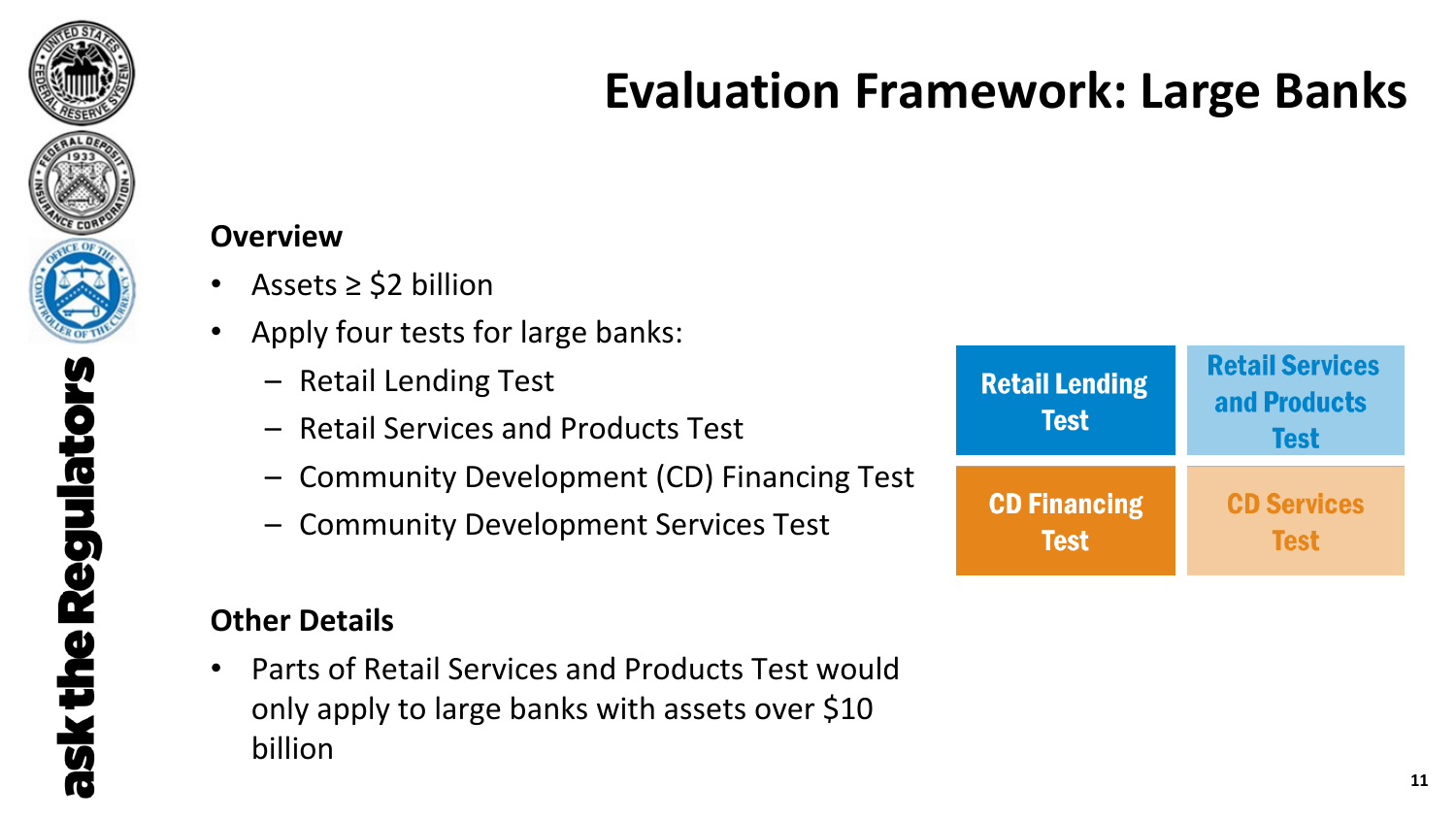

ask the

## **Evaluation Framework: Intermediate Banks**

### **Overview**

- Assets ≥\$600 million and <\$2 billion
- Apply two tests for intermediate banks:
	- Proposed Retail Lending Test
	- Existing regulation's community development test with ability to opt into the proposed CD Financing Test

### **Other Details**

- Under either community development evaluation approach, bank option to designate a retail loan as a community development loan
- If the bank opts for evaluation under the CD Financing Test, activities eligible under Retail Services and Products Test and CD Services Test could be considered at bank's option **<sup>12</sup>**

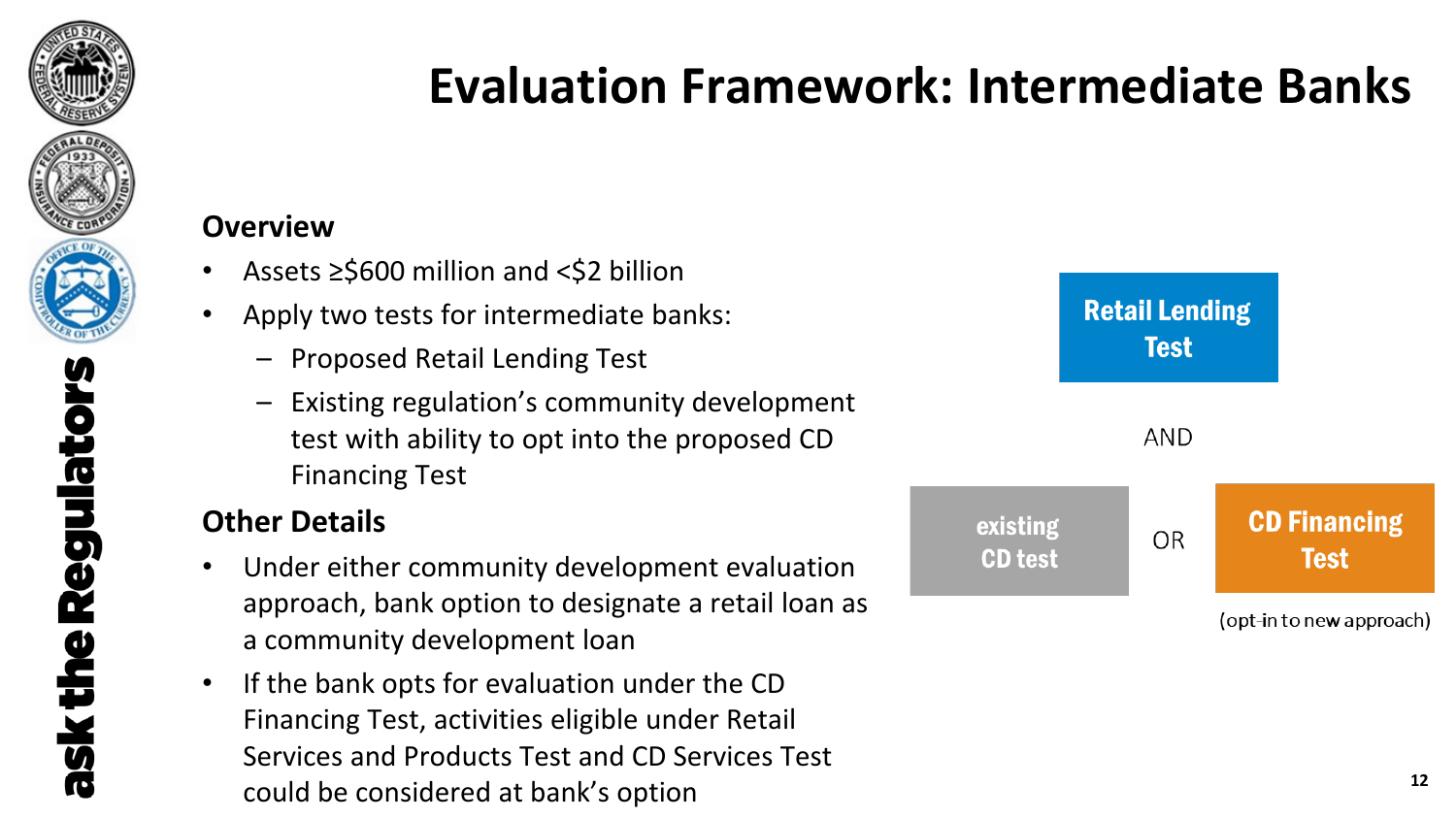

## **Evaluation Framework: Small Banks**

#### **Overview**

- Assets < \$600 million
- Apply one test, focused on retail lending, for small banks
	- Existing regulation's small bank lending test with ability to opt into the proposed Retail Lending Test

### **Other Details**

• All other activities considered at bank's option

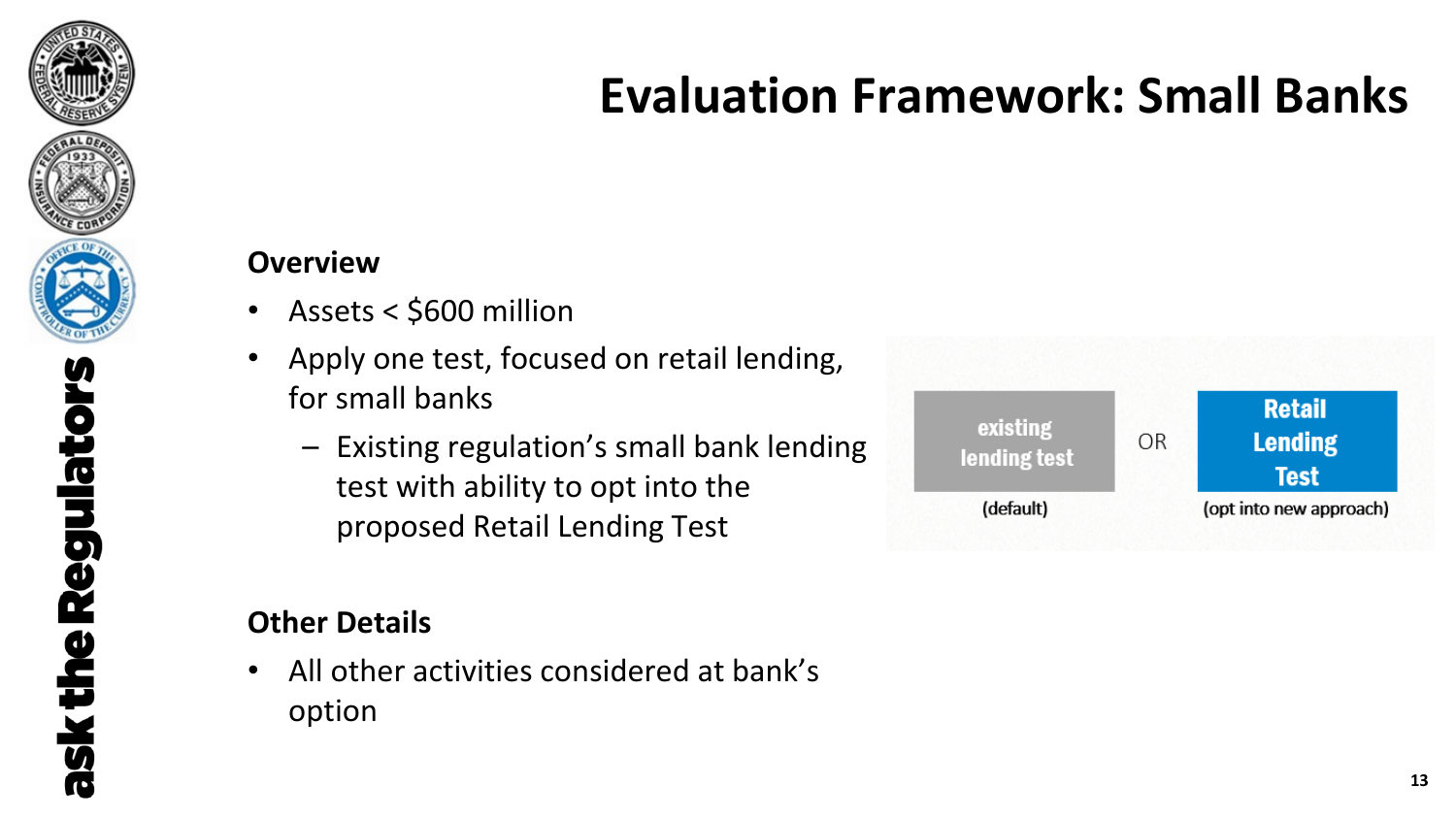

# **Evaluation Approach: Wholesale & Limited Purpose Banks and Strategic Plan Option**

### **Wholesale & Limited Purpose Banks**

- Apply one test, the CD Financing Test for Wholesale and Limited Purpose Banks
- Community development services activities considered at bank's option

### **Strategic Plan Option**

- Maintain an approved strategic plan option for all banks
- Require the plan to adhere to the assessment area requirements and performance standards that would otherwise apply to the bank

**CD Financing** Test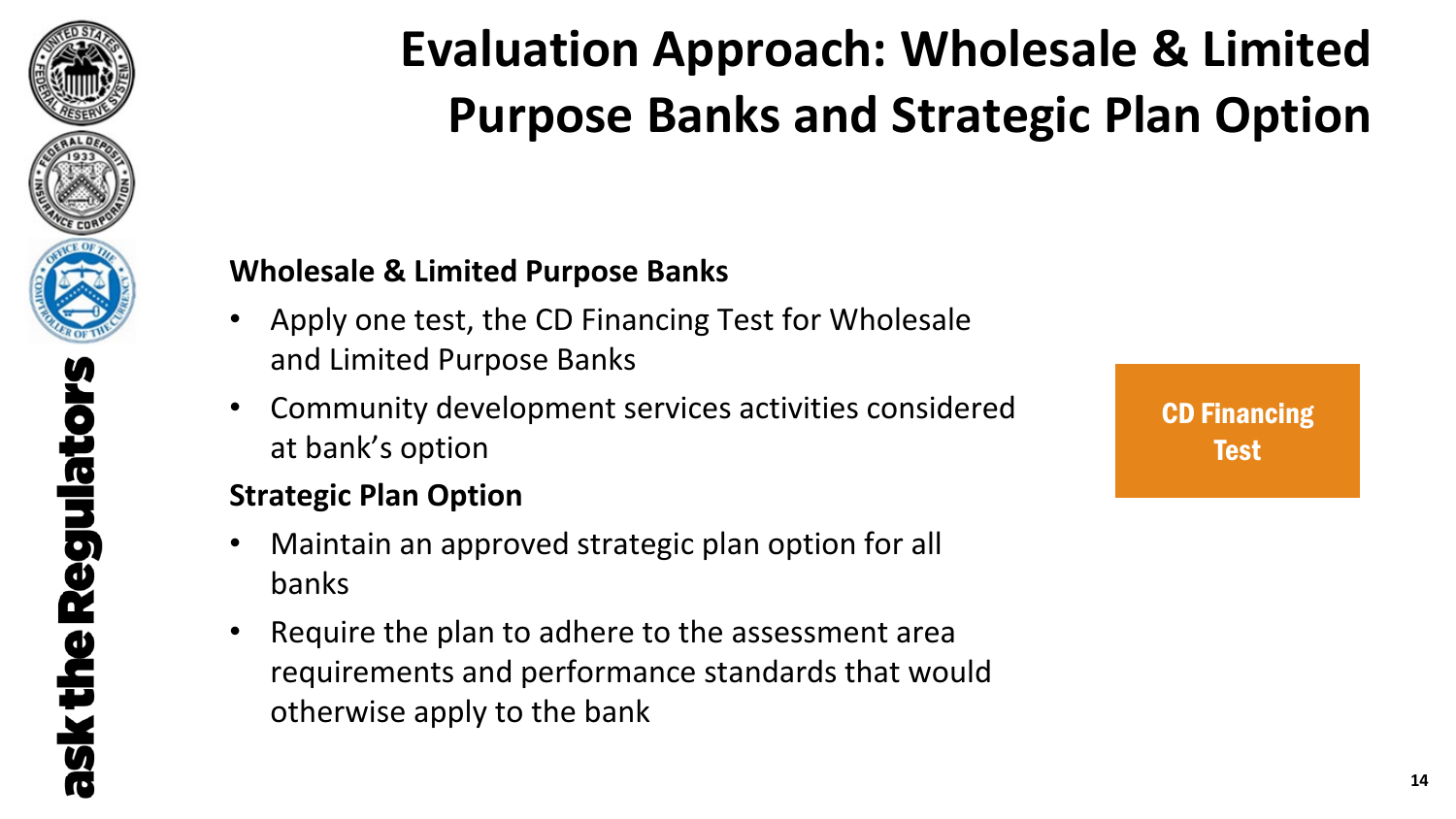

## **Retail Lending Test**

**Overview:** Proposal would establish retail lending metrics, benchmarks, and performance thresholds, which would make retail lending evaluations more transparent and predictable. Metrics approach would be tailored to local opportunities and economic conditions in each assessment area.

### **Products Evaluated in Retail Lending Test**

- The proposal would evaluate closed-end home mortgage loans, all open-end home mortgage loans, and all multifamily home mortgage loans as separate product lines
- Small business and small farm lending would continue to be evaluated as separate product lines
	- Would add definitions of small business and small farm that align with the CFPB's proposed small business definition in its current section 1071 rulemaking
- Would evaluate automobile lending using metrics in recognition of its importance to low- and moderate-income borrowers and communities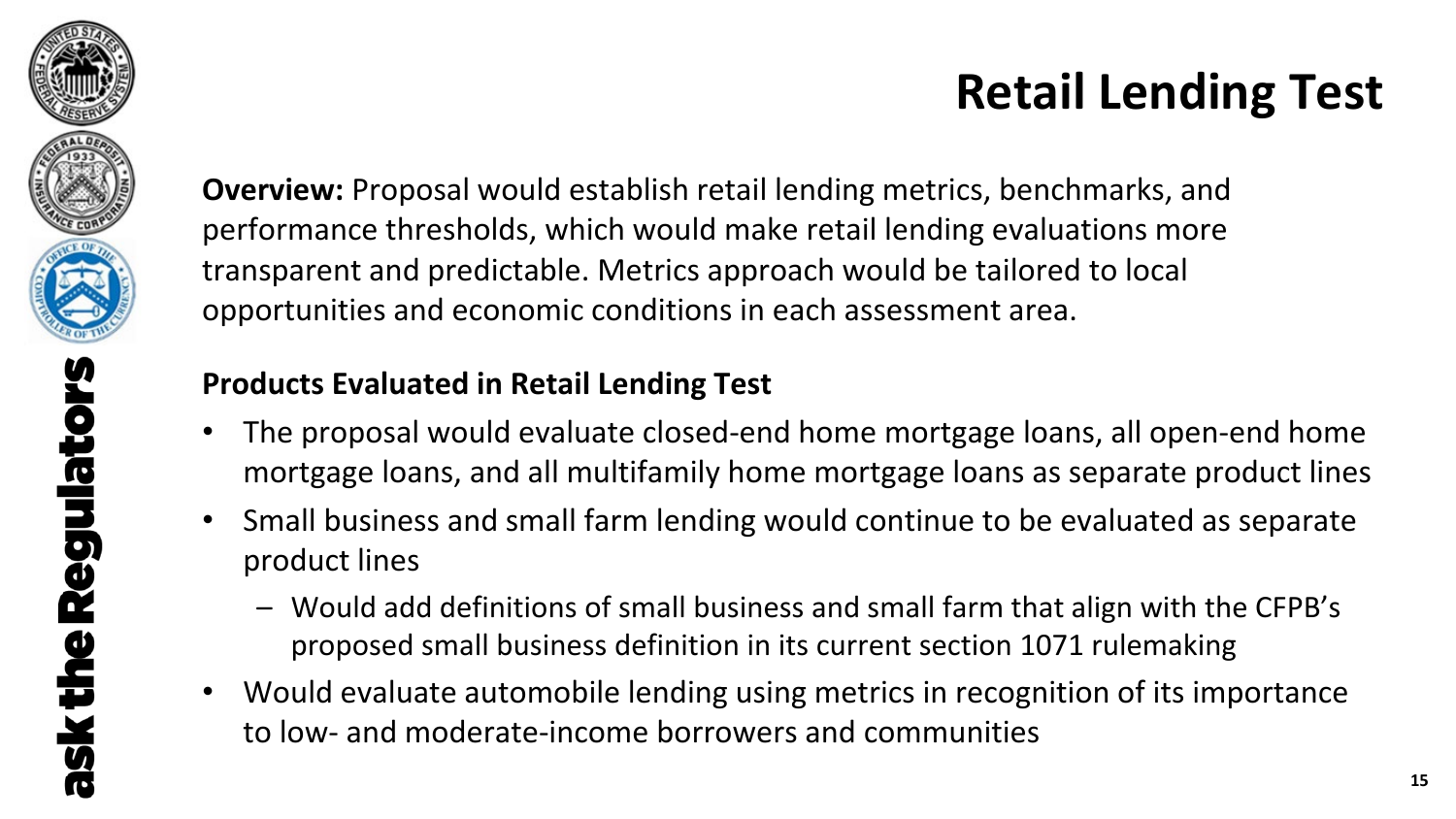

# **Retail Lending Test (continued)**

**Major Product Line Standard** would standardize when a bank is evaluated on a specific retail lending product line. Major product lines would be separately determined in each assessment area and outside retail lending area.

- **For closed-end home mortgage, open-end home mortgage, multifamily home mortgage, small business, and small farm lending product lines,** the proposal would establish a major product line threshold of 15 percent of the dollar value of a bank's retail lending
	- Example: A bank would meet or exceed the major product line standard for closed-end home mortgages, if it had \$1,000,000 in overall retail lending in an assessment area, and at least \$150,000 of that lending was for closed-end home mortgage loans
- **For automobile lending,** proposal would establish a major product line threshold of 15 percent based on the average of two percentages:
	- The bank's percentage of automobile lending by dollar volume; and
	- The bank's percentage of automobile lending by number of loans **<sup>16</sup>**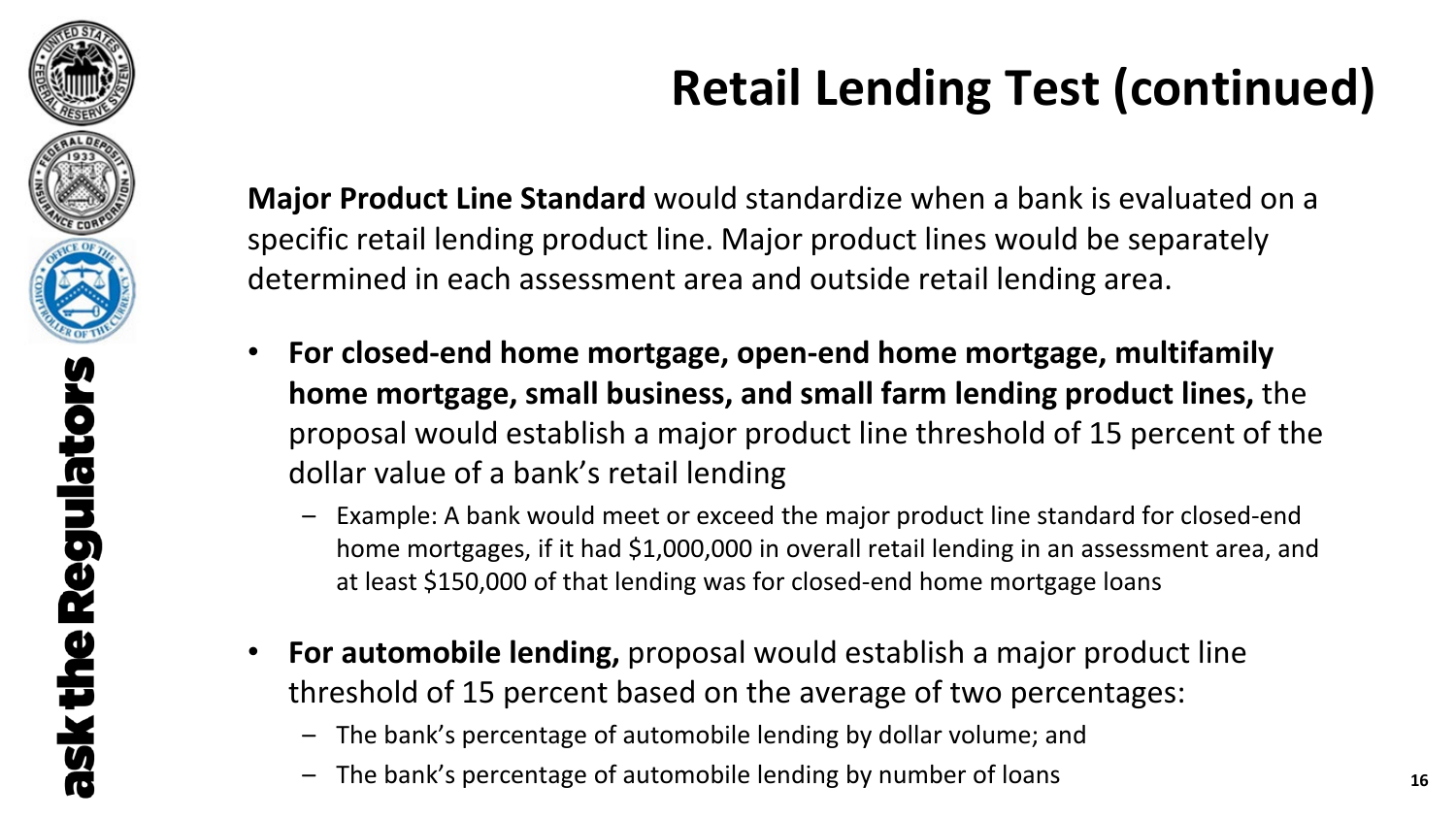

ask the

# **Retail Lending Test (continued)**

**Retail Lending Metrics:** The proposal would establish a set of retail lending metrics to evaluate a bank's lending to low-income and moderate-income borrowers, small businesses and small farms, and low-income and moderate-income census tracts in its assessment areas and outside retail lending area.

- **Retail lending volume screen:** Would assess a bank's volume of retail lending relative to its deposit base in each facility-based assessment area, compared to other banks with branches in the assessment area
- **Distribution metrics:** Would separately evaluate the geographic distribution and borrower distribution of a bank's lending for each major product line, with separate metrics for:
	- **Geographic distribution:** Lending in low-income and moderate-income census tracts; and
	- **Borrower distribution:** 
		- **For mortgage and auto lending:** Lending to low- and moderate-income borrowers
		- **For small business and small farm lending:** Lending to businesses with gross annual revenues of \$250,000 and less and to businesses with gross annual revenues above \$250,000 to \$1 million after section 1071 data is available. Would use only lending to businesses with gross annual revenues of \$1 million or less before section 1071 data is available. **<sup>17</sup>**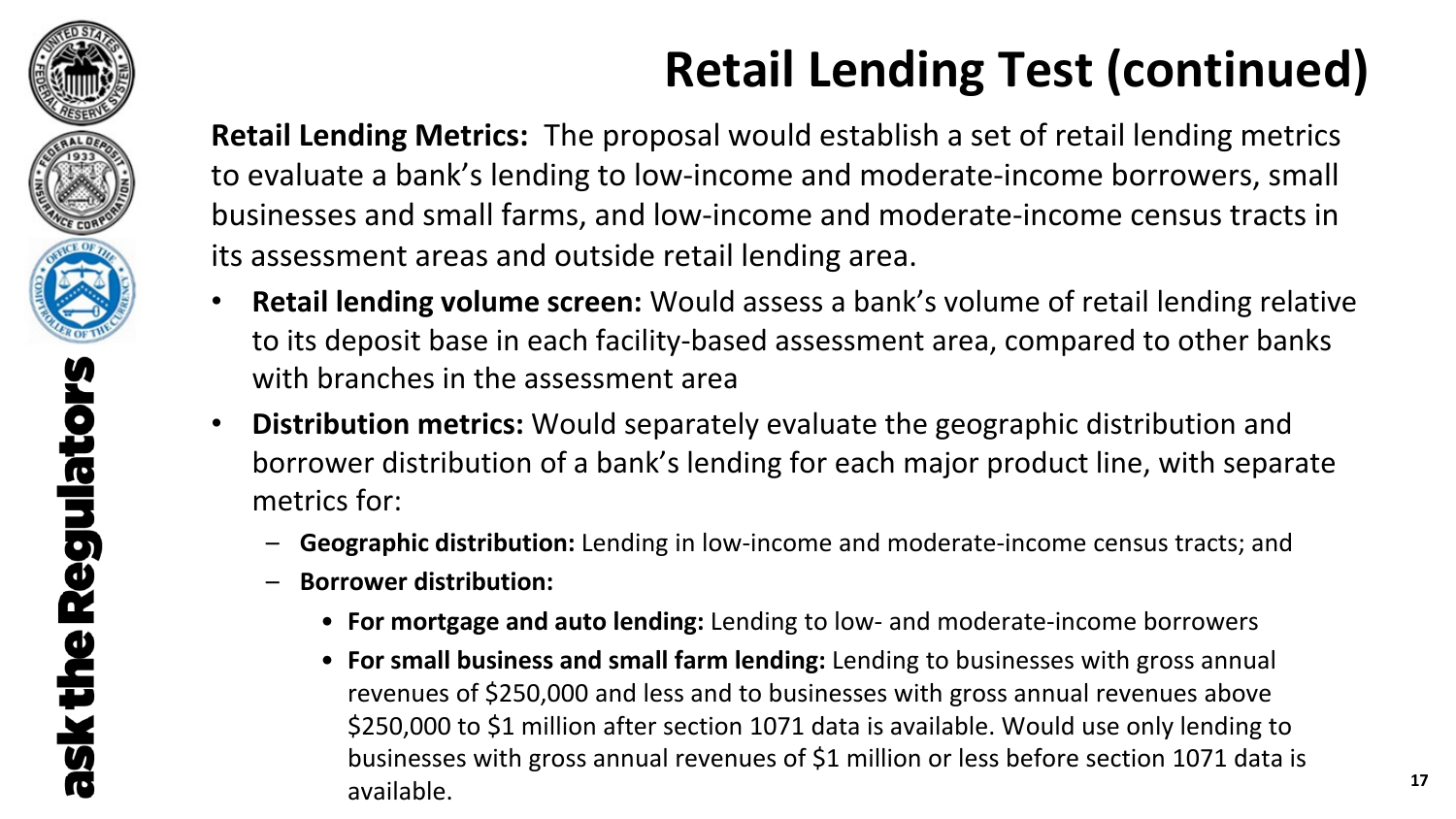

# **Retail Lending Test (continued)**

**Performance Ranges and Thresholds for Retail Lending Metrics:** The agencies propose to compare a bank's distribution metrics to specific performance ranges tailored to each assessment area and product line

- **Performance Ranges** would correspond to the following categories: "Outstanding," "High Satisfactory," "Low Satisfactory," "Needs to Improve," and "Substantial Noncompliance"
- **Thresholds** would establish these performance ranges.
	- The proposed thresholds would be set using a methodology that leverages local demographic and aggregate lending data.
	- As a result, the thresholds would be tailored and would vary from assessment area to assessment area. In addition, the thresholds would be tailored to each major product line's distribution metrics.
	- This proposed approach differs from the current regulation, which does not specify performance thresholds for specific conclusions, such as, a "Low Satisfactory" or an "Outstanding"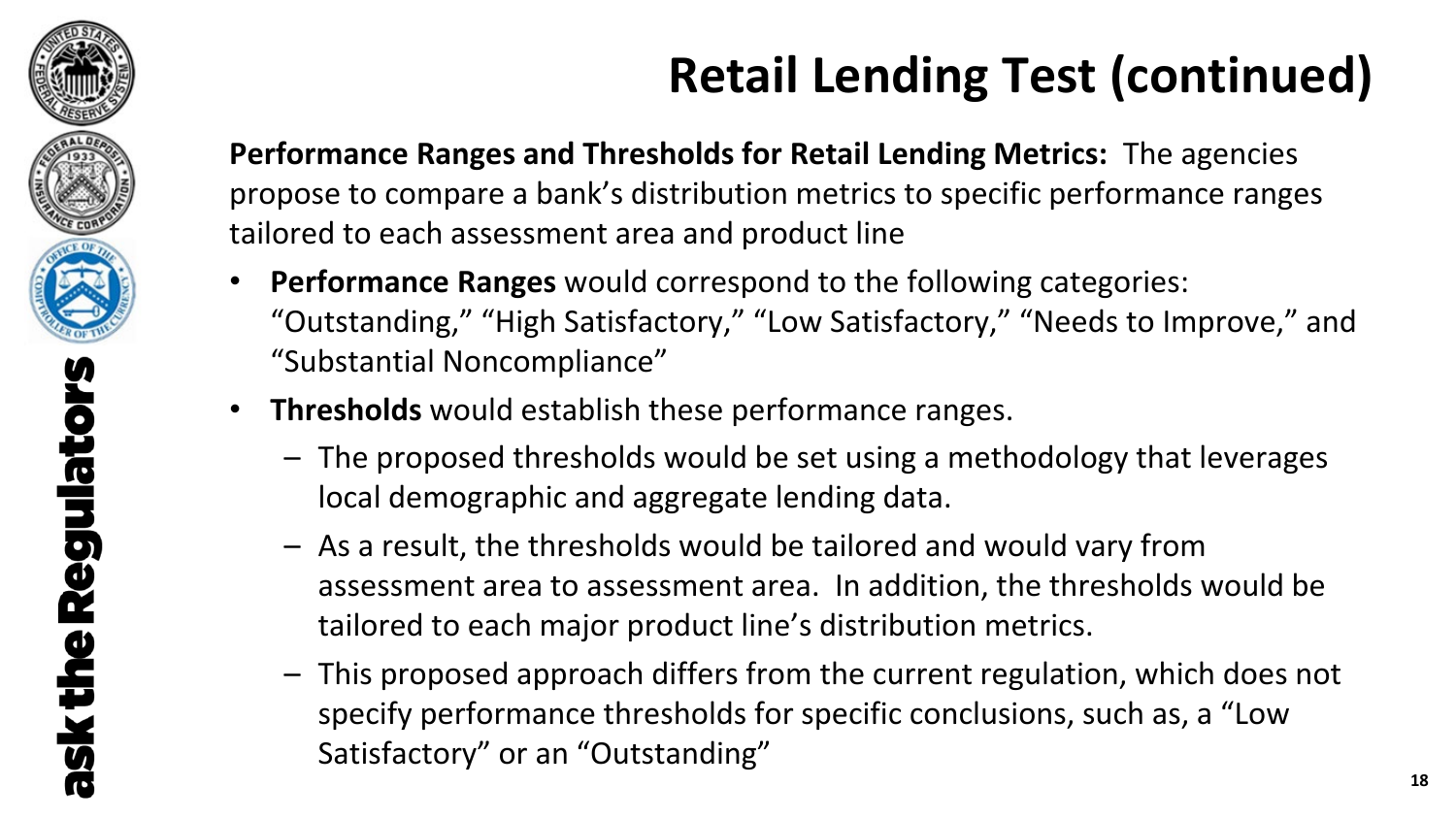

## **Retail Services and Products Test**

**Overview:** The proposal would adapt to changes in the banking industry, including mobile and online banking, with a balanced evaluation framework that considers all bank delivery systems and promotes financial inclusion.

|                                              | <b>Delivery Systems</b>                                                                 | <b>Deposit &amp; Credit Products</b>                     |  |
|----------------------------------------------|-----------------------------------------------------------------------------------------|----------------------------------------------------------|--|
| All large banks                              | Branch availability and services<br>Remote service facility (e.g.,<br>ATM) availability | Responsiveness of credit products<br>and programs        |  |
| Large banks with<br>assets $>510$<br>billion | Digital and other delivery<br>$\bullet$<br>systems (e.g., mobile and<br>online banking) | Availability and usage of responsive<br>deposit products |  |

- Incorporate quantitative benchmarks to evaluate branch and ATM distributions and identify areas with lower access to bank branches
- Qualitatively evaluate responsiveness of a bank's credit and deposit products to the needs of LMI individuals, small businesses, and small farms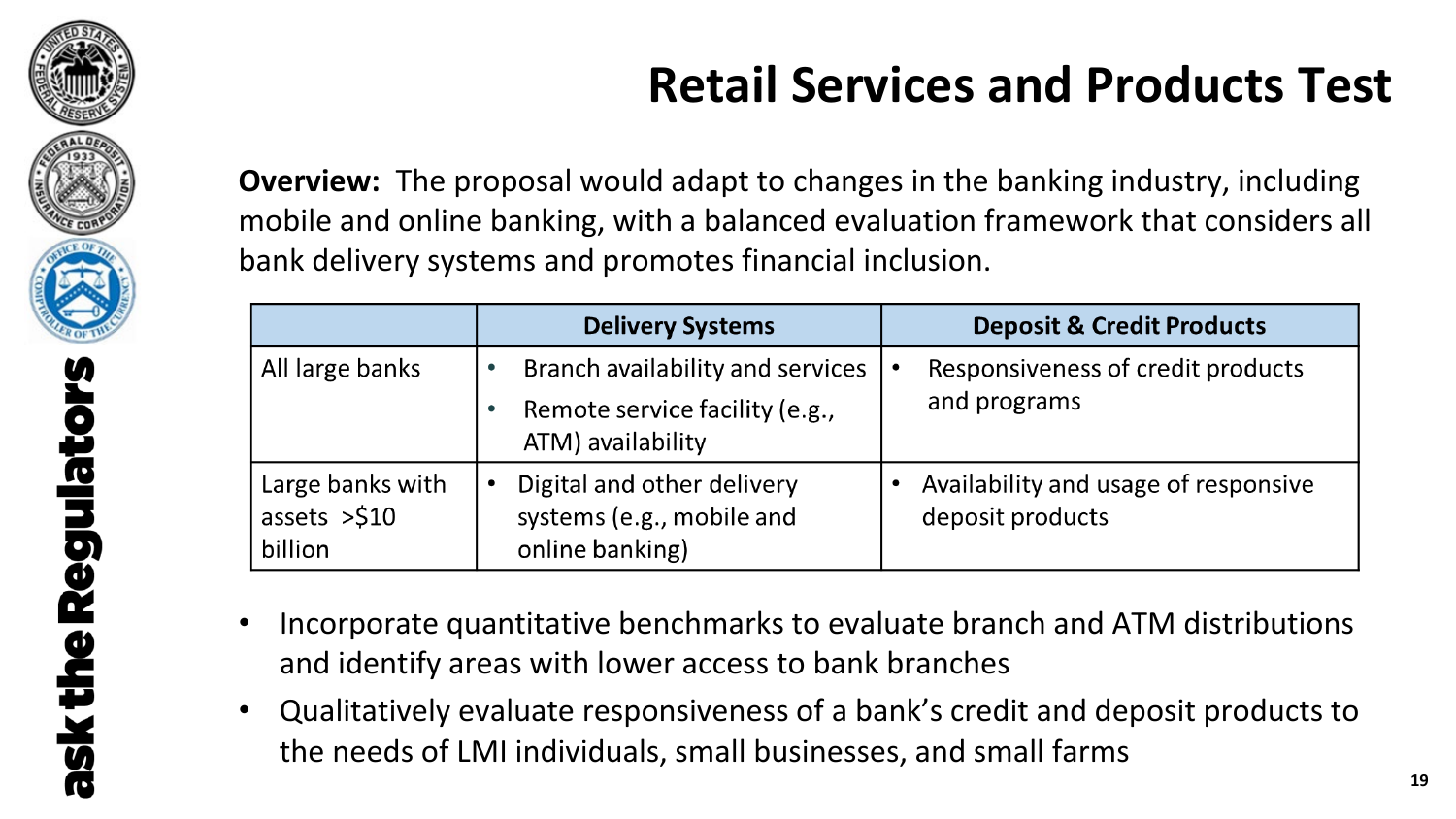

## **Community Development Financing Test**

**Overview:** The CD Financing Test would evaluate how well a large bank or an intermediate bank opting into this test meets the community development financing needs in a bank's facility-based assessment areas, and at the applicable state, multistate MSA, and institution levels by:

- 1. Applying a *CD financing metric* to evaluate the dollar amount of a bank's community development financing (loans and investments) relative to its deposit base
	- Includes new originations plus outstanding balance of prior-year financing activities
- 2. Establishing *standardized benchmarks* for evaluating a bank's CD financing metric performance
- 3. Using an *impact review* to encourage activities that are particularly impactful or responsive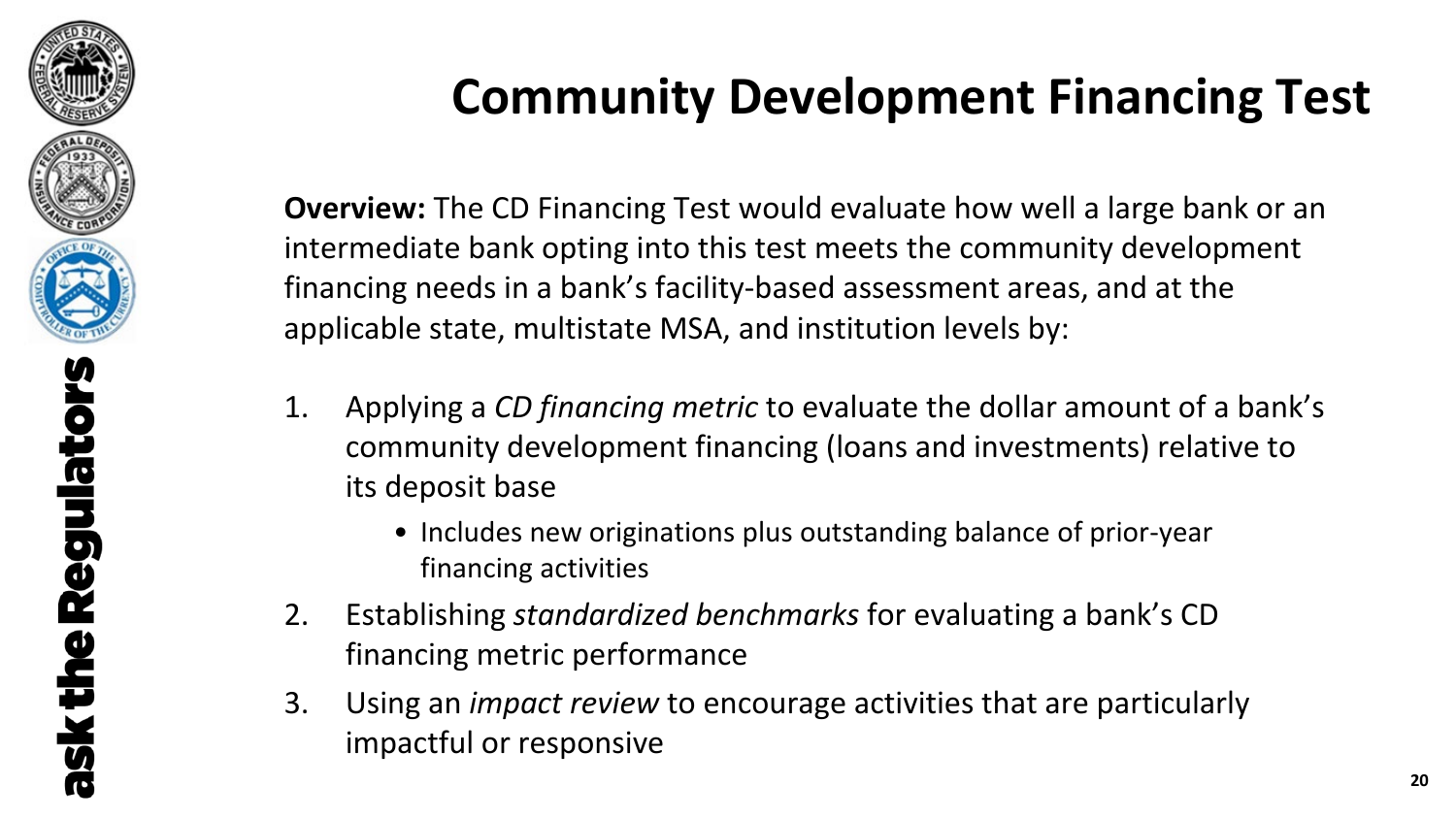

## **Community Development Services Test**

**Overview:** The CD Services Test would evaluate the extent of community development services provided by a large bank and the impact and responsiveness of these activities.

The evaluation would include:

- 1. A qualitative review of relevant community development services data, such as the number of activities and total service hours
- 2. A quantitative review, using a standardized metric (CD service hours per full-time employee) **for large banks with assets over \$10 billion**
- 3. An impact review to encourage services that are particularly responsive

Under the proposal, community development services in non-metropolitan areas would include activities unrelated to the provision of financial services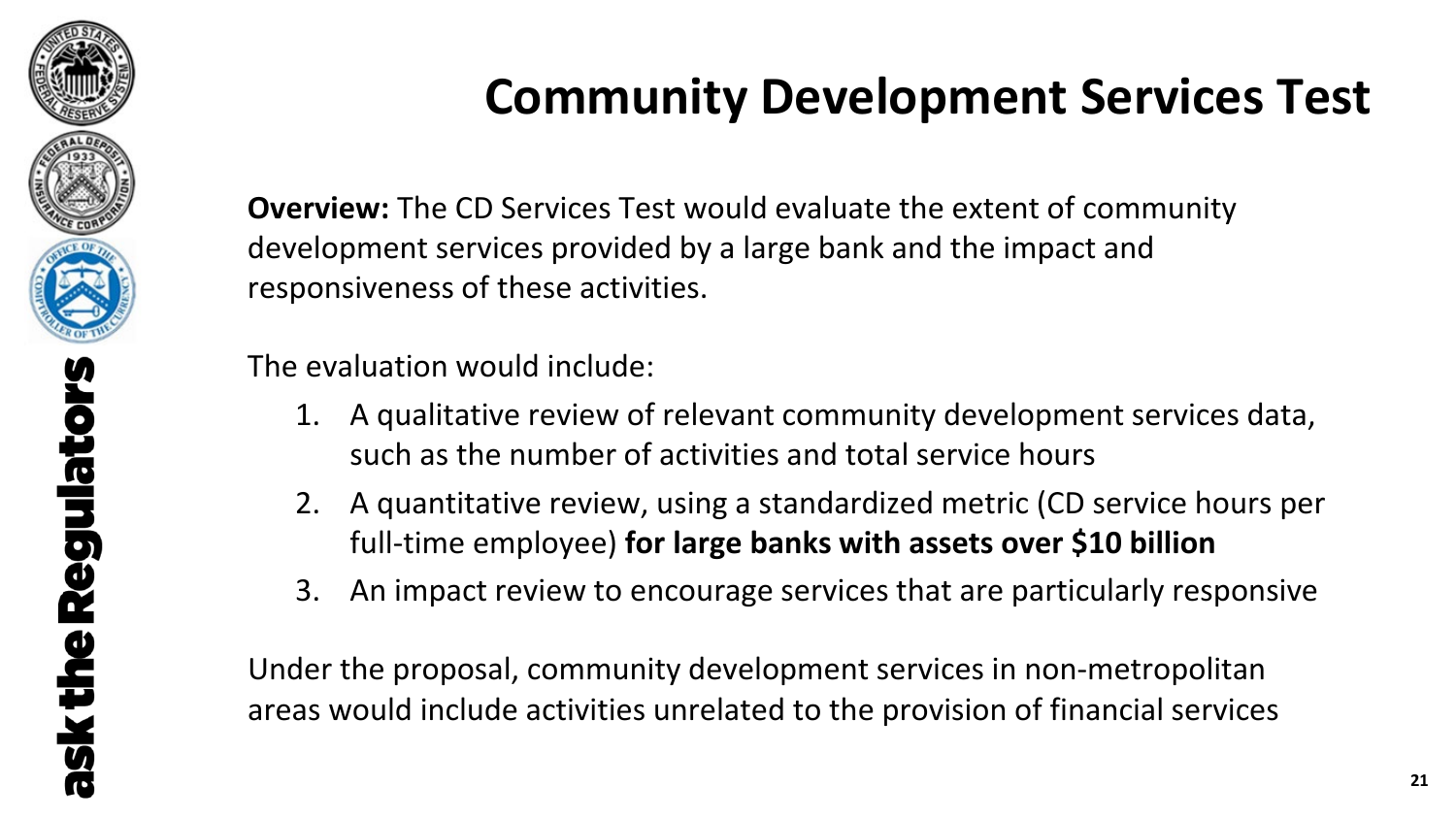

## **Impact Review: CD Financing Test and CD Services Test**

**Overview:** Encourage activities that are responsive to community credit needs and opportunities through review of the impact factors including whether the activity:

- Serves persistent poverty counties
- Serves geographic areas with low levels of community development financing
- Supports an MDI, WDI, LICU, or Treasury Department-certified CDFI
- Serves low-income individuals and families
- Supports small businesses or small farms with gross annual revenues of \$250,000 or less;
- Facilitates affordable housing in High Opportunity Areas
- Benefits Native communities
- Is a qualifying grant or donation
- Reflects bank leadership through multi-faceted or instrumental support; or
- Results in a new community development financing product or service for low- or moderate-income individuals and families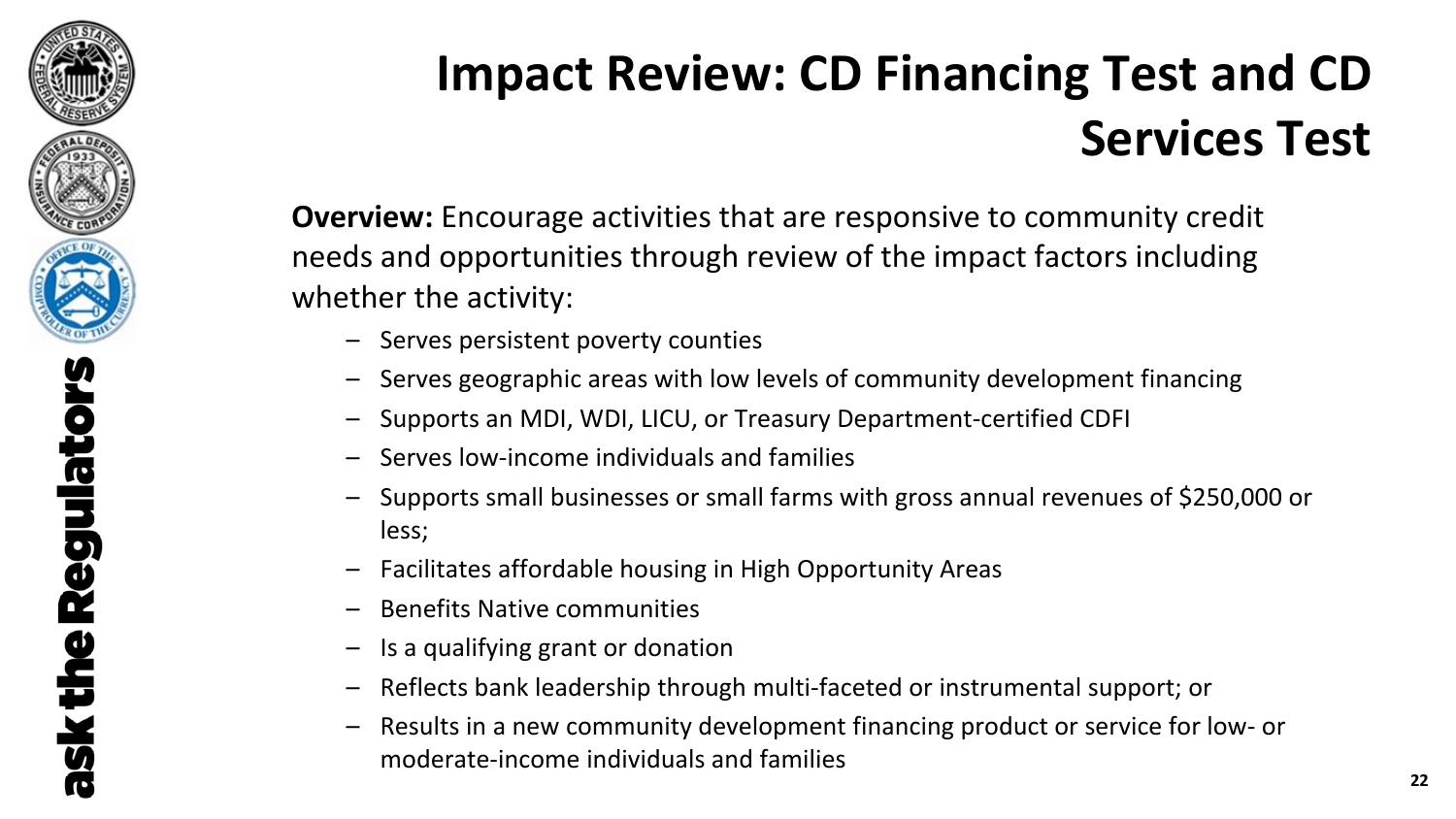

### **Ratings**

**Overview:** The proposed ratings approach is intended to increase clarity, consistency, and transparency and is grounded in the bank's performance in local communities.

The proposed ratings approach would:

- Utilize a weighted average-approach to translate performance in all assessment areas into ratings, with weighting based on a hybrid share of loan and deposit dollars
- Implement a standardized and transparent process for performance test conclusions at each geographic level (state, multistate MSA, and institution)
- Provide that discriminatory or illegal practices could adversely affect CRA rating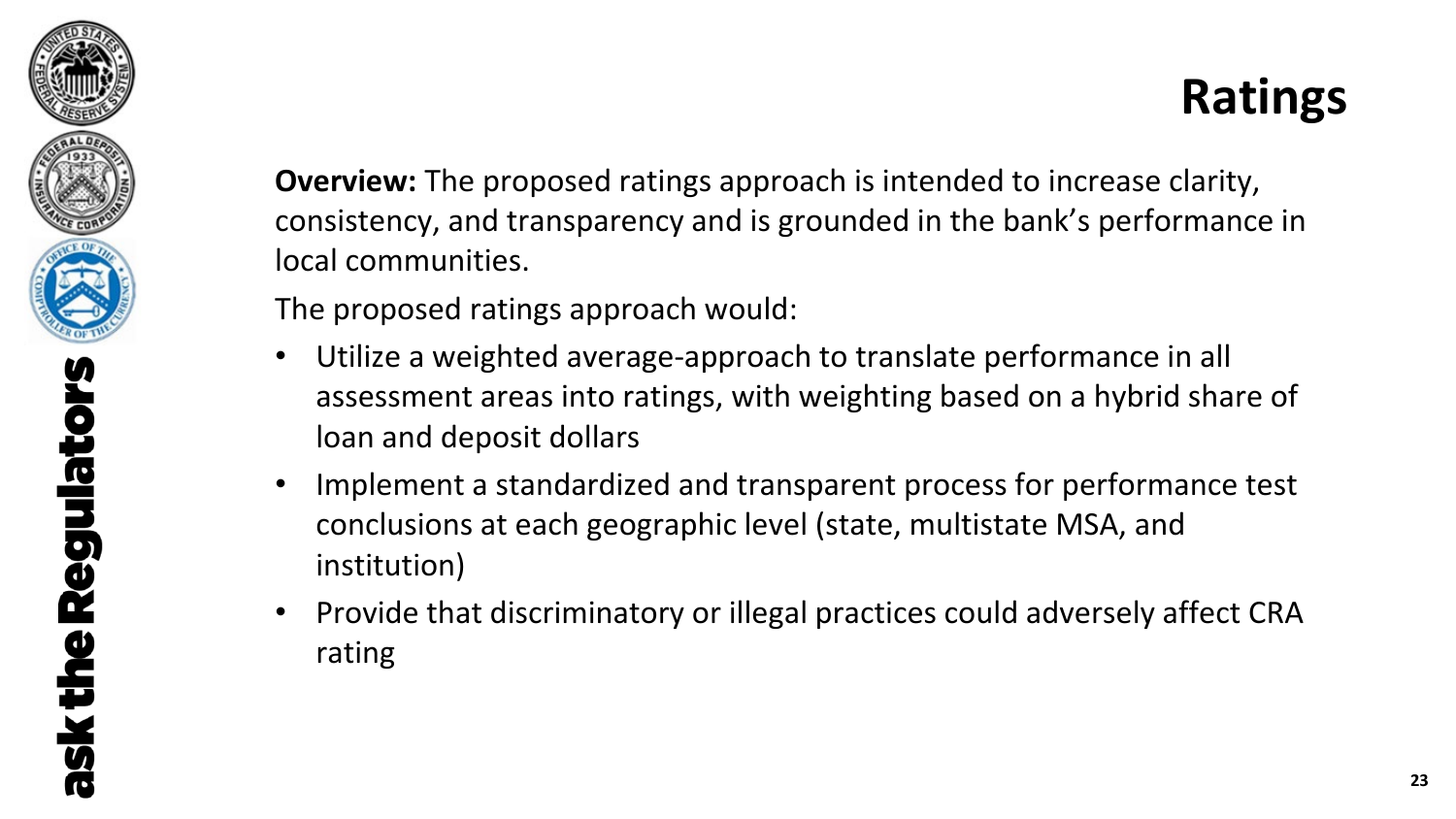

## **Ratings: Large Bank**

- Maintain the emphasis on retail lending and recognize the importance of CD lending and investments in the overall CRA rating
- A large bank with 10 or more assessment areas could not achieve a satisfactory (or higher) rating at the institution level *unless* 60+ percent of its assessment areas have at least satisfactory performance
	- Similar provision proposed for state and multistate MSA ratings.

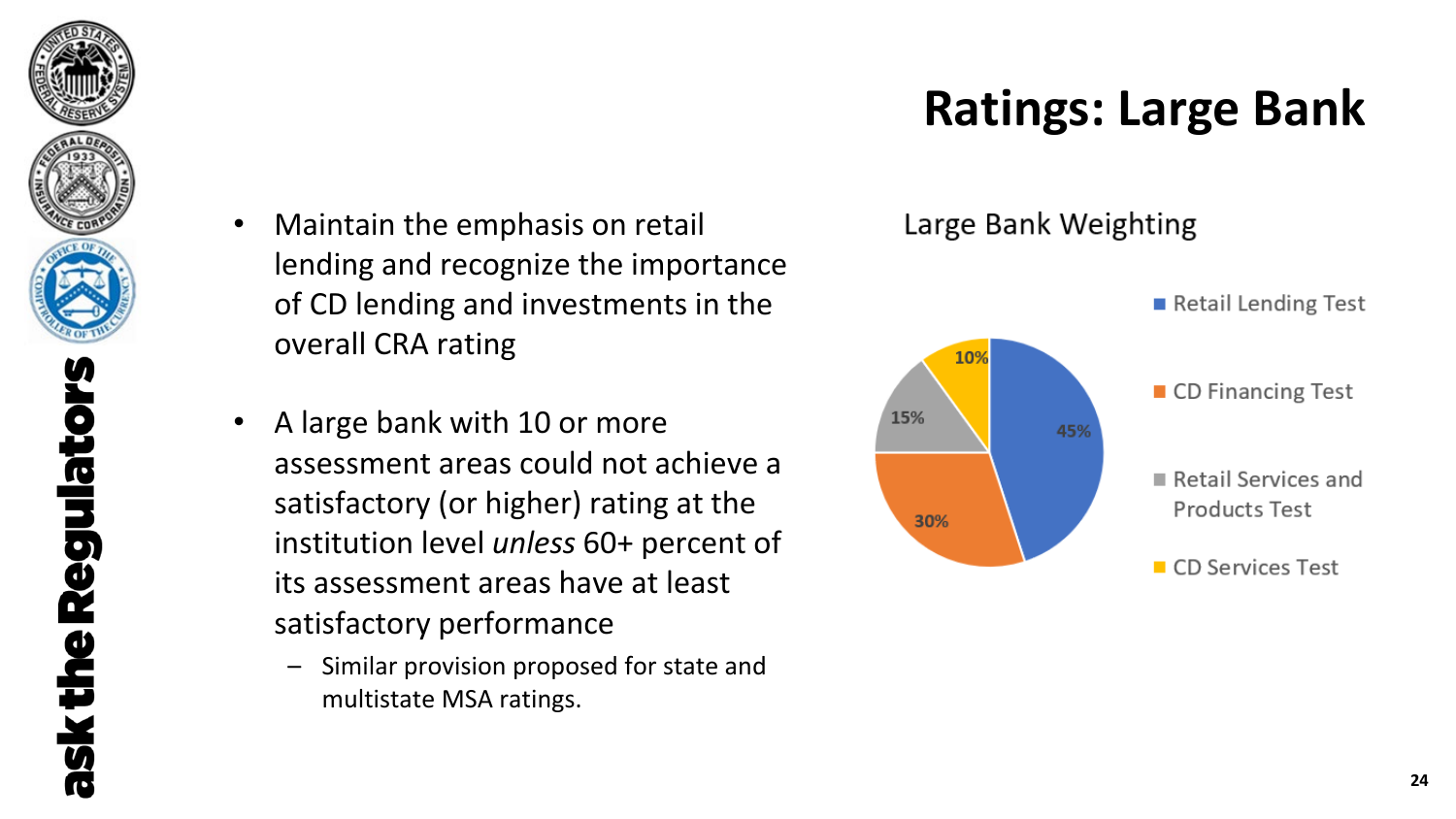

## **Ratings: Intermediate Banks**

- Equally weight retail lending and community development activities in the overall CRA rating for an intermediate bank
- Maintain the retail lending emphasis by requiring a satisfactory (or higher) rating on the Retail Lending Test



#### Intermediate Bank Weighting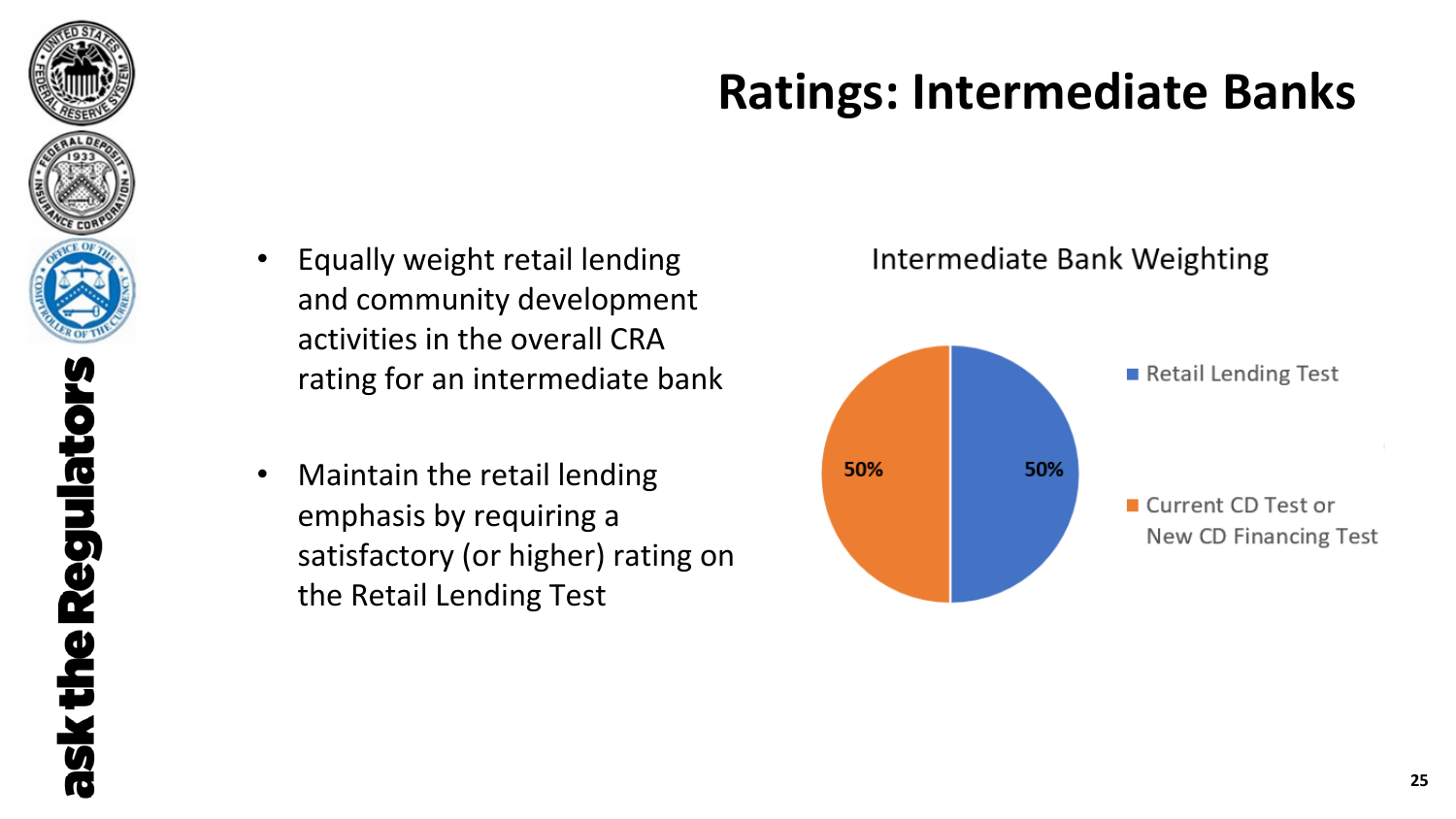

## **Data Collection and Reporting**

**Overview:** Would tailor data collection and reporting requirements and use existing data when possible. Under the proposal, small and intermediate banks would not have new data requirements for the required performance tests.

### **Deposits Data:**

- Require large banks with assets over \$10 billion to collect, maintain, and report deposits data based on the location of the depositor
- Use FDIC Summary of Deposits data for large banks with assets of \$10 billion or less, intermediate banks, and small banks
- Other banks could collect and maintain deposits data, at their option

### **Retail Lending Data:**

Require banks with assets over \$10 billion to collect, maintain, and report automobile lending data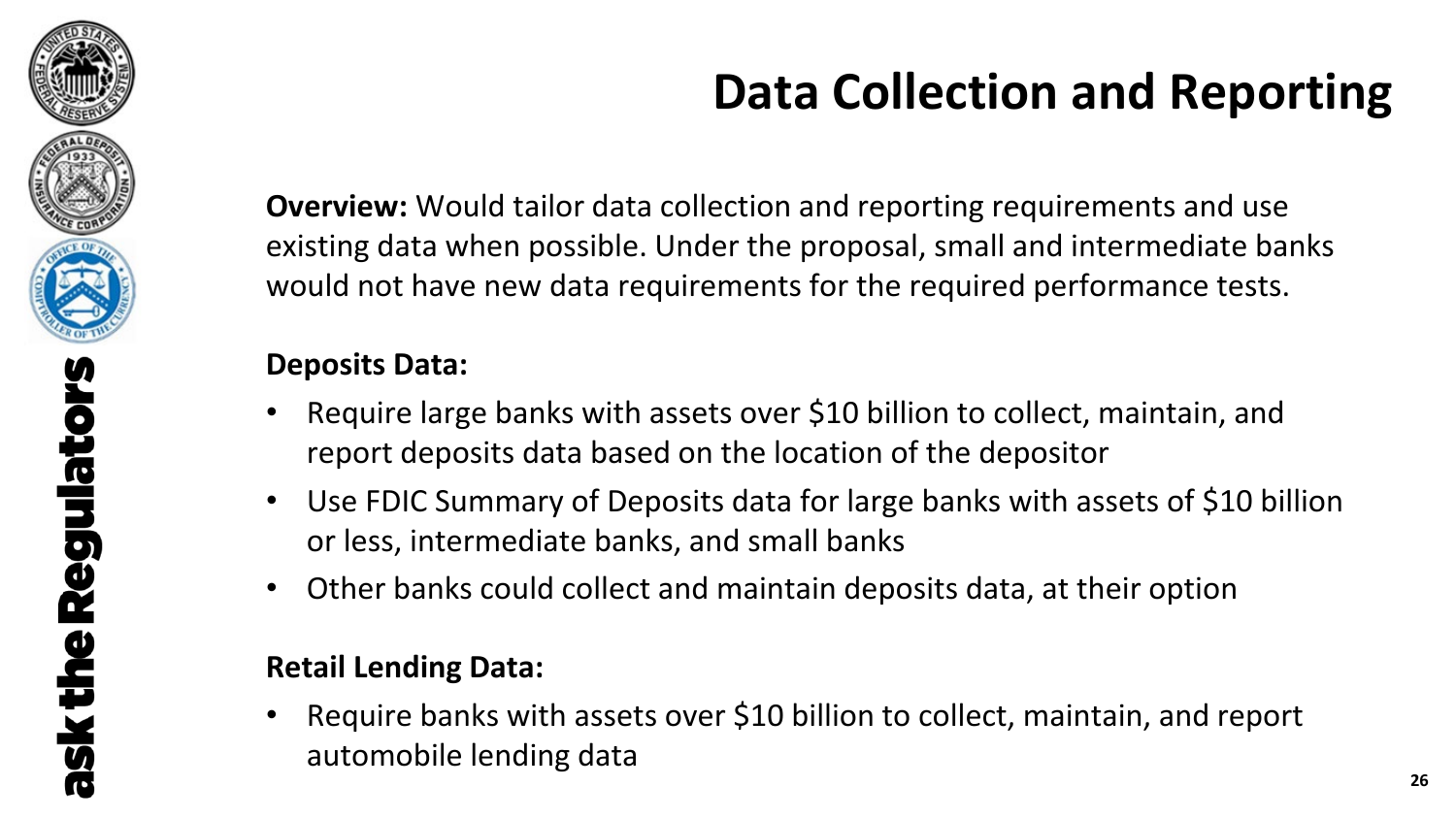

# **Data Collection and Reporting (continued)**

### **CD Financing Data:**

- Require large, wholesale, and limited purpose banks to collect, maintain, and report CD financing data in a prescribed format for purposes of constructing CD financing metrics and benchmarks
- Provide intermediate banks that opt into the CD Financing Test the choice of collecting and maintaining CD financing data in a prescribed format or a format of their own choosing (reporting would not be required)

### **CD Services Data:**

- Require large banks with assets over \$10 billion to collect, maintain, and report CD services data in a prescribed format
- All other banks would not be subject to regulatory data collection, maintenance, or reporting requirements for CD services data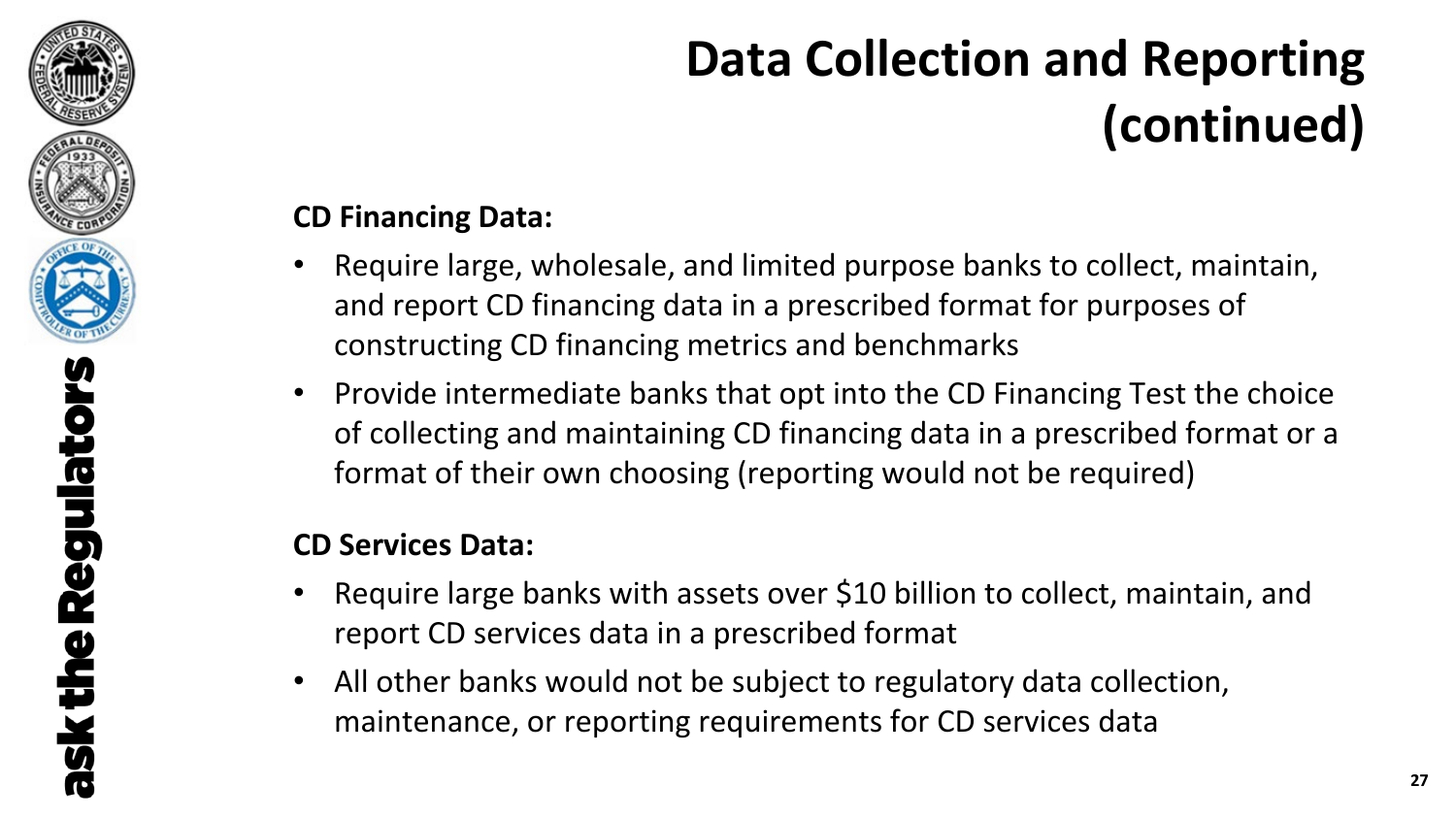

# **Data Collection and Reporting (continued)**

### **Retail Services and Products:**

- Require large banks to collect and maintain data related to retail services and products in a prescribed format
- Only large banks with assets of over \$10 billion would be required to collect and maintain data on digital and other delivery systems, as well as responsive deposit products

### **Assessment Area Delineation:**

• Require large, wholesale, and limited purpose banks to report assessment area delineations, including retail lending assessment areas, if applicable